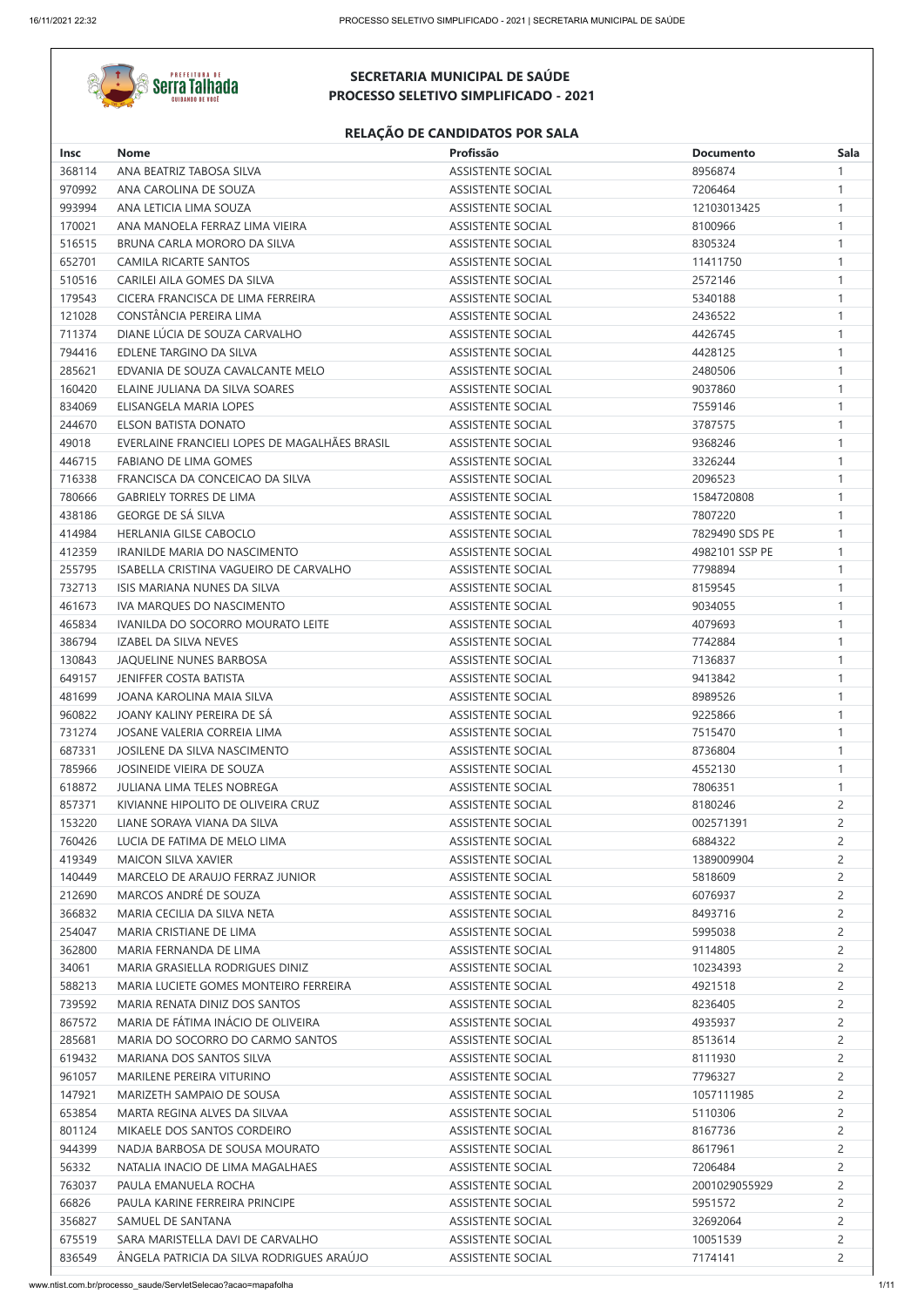| <b>Insc</b> | <b>Nome</b>                             | Profissão                        | <b>Documento</b> | <b>Sala</b>    |
|-------------|-----------------------------------------|----------------------------------|------------------|----------------|
| 877497      | ALZIRA VANIELY DE MELO RAMALHO          | AUXILIAR DE CONSULTÓRIO DENTÁRIO | 3972392 SSP PB   | $\overline{c}$ |
| 634191      | ANA PAULA GOMES BRASIL                  | AUXILIAR DE CONSULTÓRIO DENTÁRIO | 9355009 SDS PE   | $\overline{2}$ |
| 927983      | ANGELA DAMARIS DE MOURA LIMA            | AUXILIAR DE CONSULTÓRIO DENTÁRIO | 11507562 SDS PE  | $\overline{2}$ |
| 279629      | ANGELA MARIA GOMES FERREIRADA SILVA     | AUXILIAR DE CONSULTÓRIO DENTÁRIO | 4060679          | $\overline{c}$ |
| 249296      | ANNE MERY DOS SANTOS SOUZA              | AUXILIAR DE CONSULTÓRIO DENTÁRIO | 7846894          | $\overline{c}$ |
| 266652      | ANNA PRICILA RODRIGUES DA COSTA         | AUXILIAR DE CONSULTÓRIO DENTÁRIO | 7651414          | $\overline{c}$ |
| 229742      | CATARINA RODRIGUES PEREIRA DE SOUSA     | AUXILIAR DE CONSULTÓRIO DENTÁRIO | 2917588          | $\overline{c}$ |
| 74239       | CILENE PEREIRA DE OLIVEIRA ANTUNES      | AUXILIAR DE CONSULTÓRIO DENTÁRIO | 5952089 SDS PE   | $\overline{c}$ |
|             | CLARISSA GABRIELY VIEIRA DA SILVA       | AUXILIAR DE CONSULTÓRIO DENTÁRIO | 10238256 SDS PE  |                |
| 436749      |                                         | AUXILIAR DE CONSULTÓRIO DENTÁRIO |                  | $\overline{c}$ |
| 576198      | CICERA FERREIRA DA SILVA                |                                  | 6955517          | 3              |
| 706813      | CILEIDE MARIA DA SILVA                  | AUXILIAR DE CONSULTÓRIO DENTÁRIO | 7174178          | 3              |
| 427536      | CIRLEIDE CARIRI DE LIMA MEDEIROS        | AUXILIAR DE CONSULTÓRIO DENTÁRIO | 04325868496      | 3              |
| 11307       | DANIELA VALDEVINO DO NASCIMENTO ALVES   | AUXILIAR DE CONSULTÓRIO DENTÁRIO | 8439416 SDS PE   | 3              |
| 993679      | EDNA MARIA SERAFIM DE LIMA SANTOS       | AUXILIAR DE CONSULTÓRIO DENTÁRIO | 5313479 SSP PE   | 3              |
| 766323      | ELIANE LOPES DA SILVA PEREIRA           | AUXILIAR DE CONSULTÓRIO DENTÁRIO | 7084836 SDS PE   | 3              |
| 174726      | ELIETE CORDEIRO DOS SANTOS              | AUXILIAR DE CONSULTÓRIO DENTÁRIO | 7179501 SDSPE    | 3              |
| 595100      | ELISANGELA DOS REIS SIQUEIRA            | AUXILIAR DE CONSULTÓRIO DENTÁRIO | 9429622 SDS PE   | 3              |
| 716502      | ELLEN KESSE FURTADO DE OLIVEIRA         | AUXILIAR DE CONSULTÓRIO DENTÁRIO | 9375217 SDS PE   | 3              |
| 595189      | EDNA VITORIA PEREIRA DA SILVA           | AUXILIAR DE CONSULTÓRIO DENTÁRIO | 10634455         | 3              |
| 264423      | EDYVONAYDE BRUNA ALVES SOUZA PEREIRA    | AUXILIAR DE CONSULTÓRIO DENTÁRIO | 562776217        | 3              |
| 168632      | IVAN VIEIRA DE MELO                     | AUXILIAR DE CONSULTÓRIO DENTÁRIO | 3688852 SDS PE   | 3              |
| 264635      | JAQUELINE LEITE DA SILVA                | AUXILIAR DE CONSULTÓRIO DENTÁRIO | 9352993          | 3              |
| 235442      | JOANA DARC CORDEIRO BARBOSA             | AUXILIAR DE CONSULTÓRIO DENTÁRIO | 371112886 SSP SP | 3              |
| 680987      | JOANA DARC DA SILVA                     | AUXILIAR DE CONSULTÓRIO DENTÁRIO | 10405085         | 3              |
|             | JOANA TAYNARA GOMES DOS SANTOS          | AUXILIAR DE CONSULTÓRIO DENTÁRIO | 8439438 SDS PE   |                |
| 606892      |                                         |                                  |                  | 3              |
| 34800       | JOANE LILIAN PEREIRA RIBEIRO            | AUXILIAR DE CONSULTÓRIO DENTÁRIO | 9899112 SDS PE   | 3              |
| 353588      | JOZINEIDE MARIA DA SILVA                | AUXILIAR DE CONSULTÓRIO DENTÁRIO | 7745192 SDS PE   | 3              |
| 177870      | JUCILENE LACERDA DE LIMA SILVA          | AUXILIAR DE CONSULTÓRIO DENTÁRIO | 6034285 SDS PE   | 3              |
| 813667      | JESICA DOS SANTOS FERREIRA MARIZ        | AUXILIAR DE CONSULTÓRIO DENTÁRIO | 9472729          | 3              |
| 835839      | LARISSA MICAELY DE MARINS MAGALHAES     | AUXILIAR DE CONSULTÓRIO DENTÁRIO | 9360495 SDS PE   | 3              |
| 410025      | LIDIANE MIRELLE ALVES COSTA             | AUXILIAR DE CONSULTÓRIO DENTÁRIO | 8544604 SDS PE   | 3              |
| 633091      | LIGIA MONICA CORDEIRO PEREIRA DE ARAUJO | AUXILIAR DE CONSULTÓRIO DENTÁRIO | 5638867 SDS PE   | 3              |
| 781705      | MARIA CLOTILDE DOS SANTOS CAVALCANTE    | AUXILIAR DE CONSULTÓRIO DENTÁRIO | 8055519          | 3              |
| 207584      | MARINALVA MARIA DE LIMA                 | AUXILIAR DE CONSULTÓRIO DENTÁRIO | 4783089 SSP PE   | 3              |
| 531591      | MONACY SILVA LEANDRO DE LIMA            | AUXILIAR DE CONSULTÓRIO DENTÁRIO | 8213404 SDS PE   | 3              |
| 257928      | MARCIO VINICIUS VIEIRA MUNIZ            | AUXILIAR DE CONSULTÓRIO DENTÁRIO | 10030096         | 3              |
| 431012      | MARIA ESTER PEREIRA DE SOUZA            | AUXILIAR DE CONSULTÓRIO DENTÁRIO | 3749640          | 3              |
| 903615      | MARIA JOSELY DE LIMA SILVA              | AUXILIAR DE CONSULTÓRIO DENTÁRIO | 9896638          | 3              |
| 329971      | MARIA VERA LUCIA DOS SANTOS SILVA       | AUXILIAR DE CONSULTÓRIO DENTÁRIO | 6420220          | 3              |
| 823354      | MARIA DE LOURDES BEZERRA DE ARAUJO      | AUXILIAR DE CONSULTÓRIO DENTÁRIO | 6209892          | 3              |
|             |                                         |                                  |                  |                |
| 883940      | MARIA DO SOCORRO DA SILVA               | AUXILIAR DE CONSULTÓRIO DENTÁRIO | 118697432        | 3              |
| 715542      | MARILEIDE LEITE DA SILVA PEREIRA        | AUXILIAR DE CONSULTÓRIO DENTÁRIO | 3826239          | 3              |
| 503361      | NEUSA DA SILVA SOUZA                    | AUXILIAR DE CONSULTÓRIO DENTÁRIO | 9043585 SDS/PE   | 3              |
| 475923      | ORENILDA LAURENTINO DOS SANTOS          | AUXILIAR DE CONSULTÓRIO DENTÁRIO | 4676007          | 3              |
| 809744      | PALOMA JOSANNY DE MELO E SILVA          | AUXILIAR DE CONSULTÓRIO DENTÁRIO | 9787776 SDS PE   | 4              |
| 410071      | PATRICIA ALVES DA SILVA BARROS          | AUXILIAR DE CONSULTÓRIO DENTÁRIO | 8544602 SDS PE   | 4              |
| 468570      | PATRICIA NUNES CORDEIRO                 | AUXILIAR DE CONSULTÓRIO DENTÁRIO | 3340187 SSP PB   | 4              |
| 542302      | RAYANE DOS SANTOS SILVA MUNIZ           | AUXILIAR DE CONSULTÓRIO DENTÁRIO | 10344121         | 4              |
| 89435       | ROSENILDA MOREIRA TENORIO LIMEIRA       | AUXILIAR DE CONSULTÓRIO DENTÁRIO | 6589440 SDS PE   | 4              |
| 612103      | ROZANGELA LIMA DE AQUINO SILVA          | AUXILIAR DE CONSULTÓRIO DENTÁRIO | 6663540 SDS PE   | 4              |
| 883734      | RAIMUNDA ROSENI VIEIRA DA COSTA         | AUXILIAR DE CONSULTÓRIO DENTÁRIO | 4763936          | 4              |
| 180781      | ROSANGELA QUIRINO FERREIRA BRASIL       | AUXILIAR DE CONSULTÓRIO DENTÁRIO | 9117316          | 4              |
| 667863      | SANDRA REGINA DA SILVA PEREIRA          | AUXILIAR DE CONSULTÓRIO DENTÁRIO | 5840501          | 4              |
| 671576      | SILVANA GOMES DA SILVA                  | AUXILIAR DE CONSULTÓRIO DENTÁRIO | 7708060          | 4              |
| 479051      | VALDELICE MARIA DA SILVA                | AUXILIAR DE CONSULTÓRIO DENTÁRIO | 6233556 SDS PE   | 4              |
|             |                                         | AUXILIAR DE CONSULTÓRIO DENTÁRIO |                  |                |
| 454524      | VANESSA DAMARIS DA SILVA LIMA           |                                  | 8942815          | 4              |
| 614246      | WESLLANE MYLLANY DA SILVA               | AUXILIAR DE CONSULTÓRIO DENTÁRIO | 7206480 SDS PE   | 4              |
| 274334      | WENYA KARLA BARBOSA DO NASCIMENTO SILVA | AUXILIAR DE CONSULTÓRIO DENTÁRIO | 6955518          | 4              |
| 865812      | MARINA ELOIZA DA SILVA PEREIRA          | AUXILIAR DE CONSULTÓRIO DENTÁRIO | 9601508          | 4              |
| 998495      | ANNA CARDINY MARTINS DE SOUZA           | <b>EDUCADOR FÍSICO</b>           | 10094011         | 4              |
| 866412      | JAIRTON JOSÉ DE MATOS                   | <b>EDUCADOR FÍSICO</b>           | 4347565          | 4              |
| 699194      | MARIA SOLANGE DE LIMA FERRAZ            | <b>EDUCADOR FÍSICO</b>           | 8125718          | 4              |
| 342482      | ALAN DE SOUZA BATISTA                   | <b>ENFERMEIRO</b>                | 1628510145       | 4              |
| 519002      | ANA CLAUDIA DE SOUZA VIEIRA             | <b>ENFERMEIRO</b>                | 7892303          | 4              |
|             |                                         |                                  |                  |                |
| 430231      | ANTONIO MARIO DE ANDRADE SILVA          | <b>ENFERMEIRO</b>                | 2720427          | 4              |
| 153646      | ADRIANA KLERE GONÇALVES DA SILVA        | <b>ENFERMEIRO</b>                | 6064942          | 4              |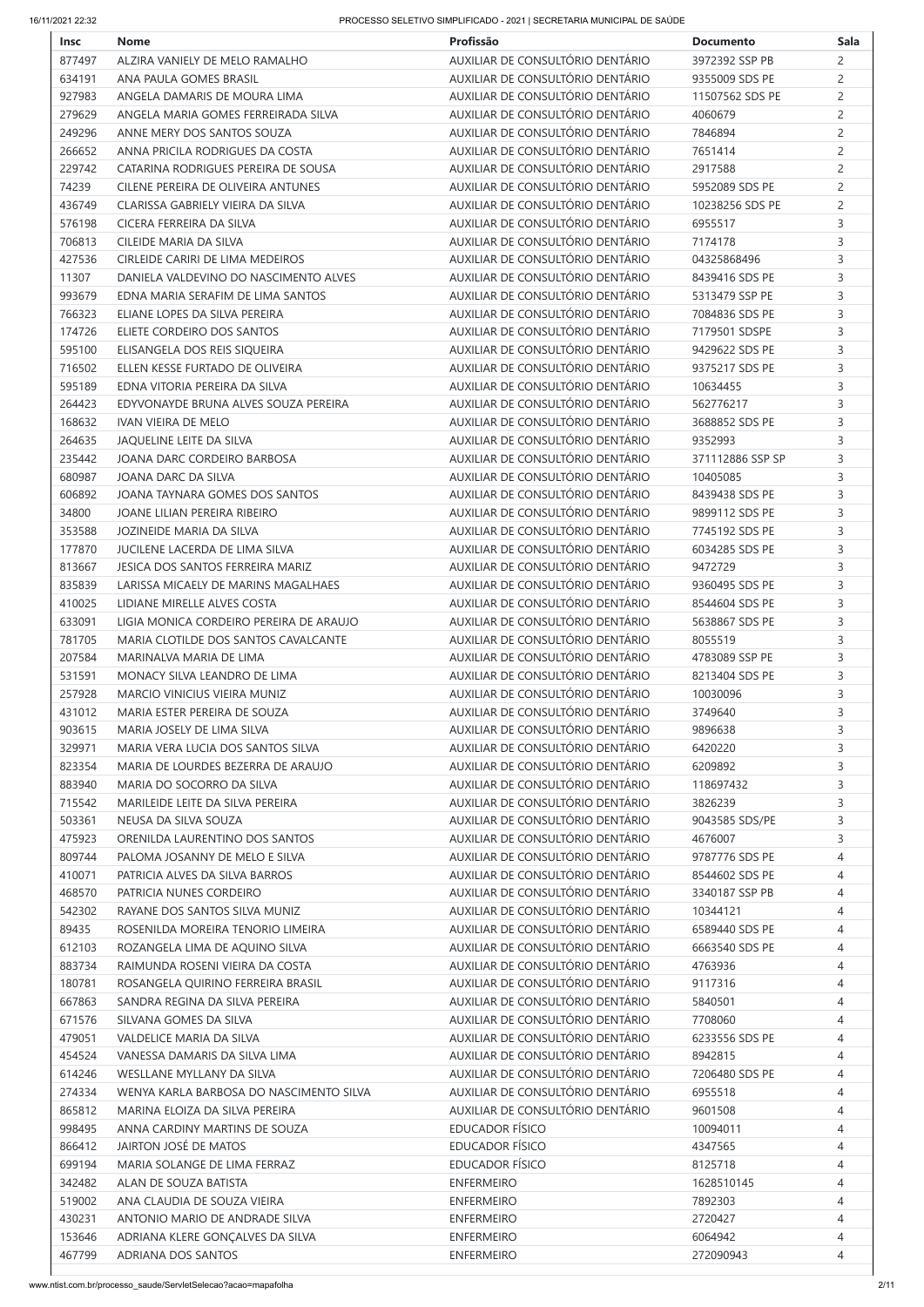| <b>Insc</b> | <b>Nome</b>                                | Profissão         | <b>Documento</b> | <b>Sala</b> |
|-------------|--------------------------------------------|-------------------|------------------|-------------|
| 329459      | ADRICIA GONÇALVES DINIZ                    | <b>ENFERMEIRO</b> | 7595668          | 4           |
| 170012      | ALANNA FERRAZ SILVA                        | <b>ENFERMEIRO</b> | 362069025        | 4           |
| 691260      | ALEXANDRE DO NASCIMENTO SILVA              | <b>ENFERMEIRO</b> | 8050395          | 4           |
| 761400      | ALINE BETANIA MAURICIO LEAL                | <b>ENFERMEIRO</b> | 3024414          | 4           |
| 268568      | ALINE KEYLLA CIPRIANO DA SILVA             | <b>ENFERMEIRO</b> | 7386078          | 4           |
| 489757      | AMANDA CAROLINE SILVA MORAIS               | <b>ENFERMEIRO</b> | 8511727          | 4           |
| 281174      | AMANDA NASCISO MACHADO                     | <b>ENFERMEIRO</b> | 6777052          | 4           |
| 267330      | ANA LUCIA SIQUEIRA DA SILVA MELO           | <b>ENFERMEIRO</b> | 5885958          | 4           |
| 444176      | ANA LUISA DE CARVALHO SOUZA                | <b>ENFERMEIRO</b> | 1467866105       | 4           |
| 544356      | ANA PAULA VIEIRA MACEDO                    | <b>ENFERMEIRO</b> | 8961379          | 4           |
| 165060      | ANA PAULA DA SILVA LIMA                    | <b>ENFERMEIRO</b> | 7615551          | 4           |
| 656619      | ANA PAULA DE ALBUQUERQUE                   | <b>ENFERMEIRO</b> | 0663499232       | 4           |
| 357352      | ANA RAQUEL MONTEIRO SOUZA                  | <b>ENFERMEIRO</b> | 399895000        | 5           |
| 442455      | ANANDA BEZERRA DE LIRA                     | <b>ENFERMEIRO</b> | 7923813          | 5           |
| 313744      | ANDREZZA DE ALMEIDA VALGUEIRO              | <b>ENFERMEIRO</b> | 86899714         | 5           |
| 685963      | ANGELA NAIANY GOMES DE LIMA                | <b>ENFERMEIRO</b> | 9197050          | 5           |
| 895825      | ANGELICA FERNANDA DA COSTA LIMA FERREIRA   | <b>ENFERMEIRO</b> | 8296513          | 5           |
| 622944      | ANNE CAROLINE NERI DA COSTA                | <b>ENFERMEIRO</b> | 35153245         | 5           |
| 582796      | BARBARA MARIA DUARTE MARTINS SANTOS        | <b>ENFERMEIRO</b> | 3448720          | 5           |
| 146839      | BRUNA EMANUELE BARRETO PINHEIRO            | <b>ENFERMEIRO</b> | 20080431342      | 5           |
| 741097      | BRUNA LAYANE MACHADO DOS SANTOS            | <b>ENFERMEIRO</b> | 7871927          | 5           |
| 489483      | CAMILA GOMES DE SÁ FERREIRA                | <b>ENFERMEIRO</b> | 532625031 SSP/SP | 5           |
| 336627      | CASSIO DEMETRIUS BRAGA DE CARVALHO NUNES   | <b>ENFERMEIRO</b> | 7388905 SDS/PE   | 5           |
| 596298      | CAROLINE HENRIQUETA PIRES DE SA TORRES     | <b>ENFERMEIRO</b> | 9271826          | 5           |
| 615191      | CIBELLY DE SOUZA BRANDAO                   | <b>ENFERMEIRO</b> | 5400267          | 5           |
| 564607      | CICERA CRISTINA LANDIM DA COSTA            | <b>ENFERMEIRO</b> | 2000029025096    | 5           |
| 682099      | CLAUDIA GORETE LOPES SILVA                 | <b>ENFERMEIRO</b> | 4895608          | 5           |
| 217539      | DAYSE RAYZA SOARES ROCHA                   | <b>ENFERMEIRO</b> | 8553050 SDS PE   | 5           |
| 10393       | DEYSIANE HENRIQUE DE CARVALHO              | <b>ENFERMEIRO</b> | 9612593 SDS/PE   | 5           |
| 351149      | DALLYANE MIKAELLE GONDIM MATIAS            | <b>ENFERMEIRO</b> | 2002098053334    | 5           |
| 656579      | DANIEL DIAS DE SOUSA                       | <b>ENFERMEIRO</b> | 3972524          | 5           |
| 842397      | DANIELLY MICHELE GONDIM MATIAS             | <b>ENFERMEIRO</b> | 2000099189250    | 5           |
| 852835      | DAYANE DE SOUZA LIMA                       | <b>ENFERMEIRO</b> | 8240887          | 5           |
| 294039      | DEBORA LANNY FERNANDES DA SILVA            | <b>ENFERMEIRO</b> | 2006032090358    | 5           |
| 436722      | DENISE CAMPOS DE MAGALHAES NOGUEIRA VALOES | <b>ENFERMEIRO</b> | 7386090          | 5           |
| 73717       | EDVIGES DE SOUZA MAGALHAES GAIA            | <b>ENFERMEIRO</b> | 3590555          | 5           |
| 996254      | ELIZABETH CRISTINA DE SOUZA SANTOS         | <b>ENFERMEIRO</b> | 1402686340       | 5           |
| 316389      | EDILANY KELINE DE OLIVEIRA SILVA           | <b>ENFERMEIRO</b> | 8686142          | 5           |
| 132162      | EDNALVA DOS ANJOS SOUZA                    | <b>ENFERMEIRO</b> | 9051647          | 5           |
| 907853      | ELISANGELA MARIA BEZERRA DA SILVA LIMA     | <b>ENFERMEIRO</b> | 4867412          | 5           |
| 147998      | EMERSON LAMARK LIBERATO DA SILVA           | <b>ENFERMEIRO</b> | 7508912          | 5           |
| 189161      | ERIKA BARROS DE SA TORRES                  | <b>ENFERMEIRO</b> | 6869955          | 5           |
| 341765      | ERIKA SONAYDE ALVES DOS SANTOS             | <b>ENFERMEIRO</b> | 7370882          | 5           |
| 282914      | FABRICIA FREIRE CALAÇA DE SA               | <b>ENFERMEIRO</b> | 10989869         | 5           |
| 501361      | FERNANDA MOURATO DE SOUZA                  | <b>ENFERMEIRO</b> | 491997048 SSP SP | 5           |
| 858567      | FRANCIALA PEREIRA DA SILVA                 | <b>ENFERMEIRO</b> | 2560383          | 5           |
| 183578      | <b>FABIANA KELLY DO NASCIMENTO</b>         | <b>ENFERMEIRO</b> | 7503759          | 5           |
| 953448      | FERNANDA ALEXA TAVARES NOGUEIRA SIMAO      | <b>ENFERMEIRO</b> | 2130629          | 6           |
| 389335      | FERNANDA BARROS RODRIGUES                  | <b>ENFERMEIRO</b> | 7767321          | 6           |
| 191325      | FLAVIA SUENIA BRITO NOGUEIRA CORDEIRO      | <b>ENFERMEIRO</b> | 8633100          | 6           |
| 649746      | FRANCIELLY DAYSE TIBURTINO DA SILVA        | <b>ENFERMEIRO</b> | 9331797          | 6           |
| 598316      | <b>GLEYSSIANE PANFILIA NOGUEIRA DANTAS</b> | <b>ENFERMEIRO</b> | 8030287          | 6           |
| 662455      | <b>GISLAYNE DE LORENA BELFORT</b>          | <b>ENFERMEIRO</b> | 6204349          | 6           |
| 707529      | <b>GLAUCIANA NOVAES LOPES DUARTE</b>       | <b>ENFERMEIRO</b> | 7824246          | 6           |
| 330766      | <b>GLEIDSON FEITOSA NOGUEIRA MELO</b>      | <b>ENFERMEIRO</b> | 3856664          | 6           |
| 394306      | <b>GLEYDSON ALMEIDA DA SILVEIRA</b>        | <b>ENFERMEIRO</b> | 7080693          | 6           |
| 158192      | <b>GUSTAVO MARTINS DA SILVA</b>            | <b>ENFERMEIRO</b> | 8428576          | 6           |
| 963012      | <b>GUSTAVO DA SILVA CANDIDO</b>            | <b>ENFERMEIRO</b> | 8359717          | 6           |
| 294203      | HERBERT FABRICIO FERRAZ FEITOZA            | <b>ENFERMEIRO</b> | 5995010          | 6           |
| 152129      | HELDER RAFAEL DINIZ CARVALHO               | <b>ENFERMEIRO</b> | 8785835          | 6           |
| 405456      | HERBET SAULLERY INACIO DE OLIVEIRA         | <b>ENFERMEIRO</b> | 4094401          | 6           |
| 246319      | HEVELINE BATISTA DE ARAUJO LOPES           | <b>ENFERMEIRO</b> | 8682195          | 6           |
| 898268      | ISABELLA CRISTINA ALVES JURUBEBA MENDONÇA  | <b>ENFERMEIRO</b> | 6349599 SDS PE   | 6           |
| 856756      | ILANA VANESSA DA SILVA                     | <b>ENFERMEIRO</b> | 8658267          | 6           |
| 850963      | INGRID GISELE SOUZA SANTOS                 | <b>ENFERMEIRO</b> | 7177467          | 6           |
| 137912      | <b>ISAURA DANIELE FERREIRA DOS SANTOS</b>  | <b>ENFERMEIRO</b> | 7545791          | 6           |
| 327319      | IVA EMANUELLA MARQUES FREIRE               | <b>ENFERMEIRO</b> | 1191460967       | 6           |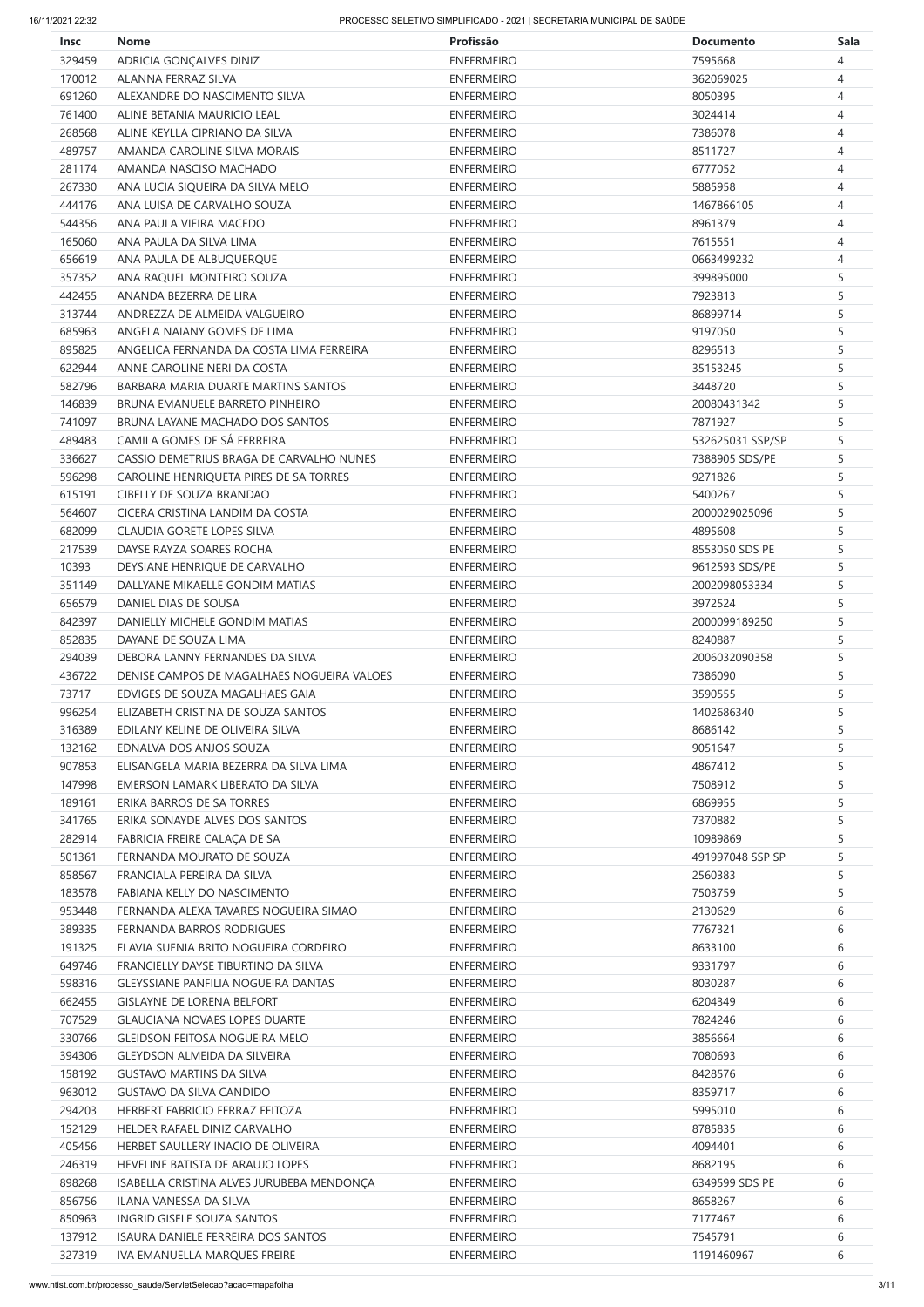| <b>Insc</b> | <b>Nome</b>                                | Profissão         | <b>Documento</b> | <b>Sala</b>    |
|-------------|--------------------------------------------|-------------------|------------------|----------------|
| 611501      | JAILMA OLGA DOS SANTOS SILVA               | <b>ENFERMEIRO</b> | 8257535 SDS/PE   | 6              |
| 814219      | <b>JESSICA FONTES LIMA</b>                 | <b>ENFERMEIRO</b> | 9582089          | 6              |
| 331552      | <b>JESSICA MAYARA DA SILVA</b>             | <b>ENFERMEIRO</b> | 397839996        | 6              |
| 816220      | JOANNY KARENN ALVES MAGALHÃES              | <b>ENFERMEIRO</b> | 8714535 SDS/PE   | 6              |
| 279668      | <b>JULIANA BARBOSA GUABIRABA</b>           | <b>ENFERMEIRO</b> | 8471289 SDS/PE   | 6              |
| 60110       | <b>JAANAI GUEDES DE OLIVEIRA LEITE</b>     | <b>ENFERMEIRO</b> | 7895626          | 6              |
| 992155      | JADNA CLÉCIA ANDRADE SÁ                    | <b>ENFERMEIRO</b> | 6934141          | 6              |
| 29257       | JAIR JOSE DE BARROS FERREIRA               | <b>ENFERMEIRO</b> | 2914884          | 6              |
| 368666      | JEANY DENYZIANE FERREIRA ALVES DE OLIVEIRA | <b>ENFERMEIRO</b> | 7807091          | 6              |
| 951795      | JESSICA VASCONCELOS DE QUEIROZ TENORIO     | <b>ENFERMEIRO</b> | 8369476          | 6              |
| 910047      | JULIANA TALLYTA SILVA DE LIMA              | <b>ENFERMEIRO</b> | 8322145          | 6              |
| 182808      | <b>JULIANA DE FREITAS BARBOSA OLIVEIRA</b> | <b>ENFERMEIRO</b> | 8111043          | 6              |
| 791278      | KARLA EMMANUELE SILVA                      | <b>ENFERMEIRO</b> | 9144745          | 6              |
| 396183      | KARLA ROBERTA LEITE DE LIMA                | <b>ENFERMEIRO</b> | 3788023          | 6              |
| 182690      | KELLIANY DA COSTA FELIX                    | <b>ENFERMEIRO</b> | 8299008          | 6              |
| 809516      | LEONEIDE CÉLIA DA CRUZ                     | <b>ENFERMEIRO</b> | 8985326 SDS/PE   | $\overline{7}$ |
| 762630      | LARISSA GABRIELLE TORRES PRINCIPE          | <b>ENFERMEIRO</b> | 9517855          | $\overline{7}$ |
| 885995      | LEONICE DA SILVA SEVERO                    | <b>ENFERMEIRO</b> | 9421958          | $\overline{7}$ |
|             | LILIAN FERNANDA HENRIQUES RABELO           |                   |                  | $\overline{7}$ |
| 679800      |                                            | <b>ENFERMEIRO</b> | 4062088          |                |
| 939836      | LORENA CARINE DANTAS MOURA                 | <b>ENFERMEIRO</b> | 1419605909       | 7              |
| 788319      | LUANNA RAMOS DA SILVA                      | <b>ENFERMEIRO</b> | 8196532          | $\overline{7}$ |
| 539665      | LUCIANA KAROLINE DE LIMA SILVA             | <b>ENFERMEIRO</b> | 20073356420      | $\overline{7}$ |
| 945665      | <b>LUDMILLA ALVES SANTOS</b>               | <b>ENFERMEIRO</b> | 14657620194      | $\overline{7}$ |
| 42166       | MARIA DAS DORES DE SÁ                      | <b>ENFERMEIRO</b> | 5074926          | $\overline{7}$ |
| 428969      | MARIA DO SOCORRO SILVA RAMOS               | <b>ENFERMEIRO</b> | 5825399 SSP PE   | $\overline{7}$ |
| 898974      | MARIA ELENILVA JANOCA                      | <b>ENFERMEIRO</b> | 2006029176069    | $\overline{7}$ |
| 394643      | MAYK DANIELY RODRIGUES FERREIRA            | <b>ENFERMEIRO</b> | 7876887 SDS/PE   | $\overline{7}$ |
| 713597      | MICAELY BEZERRA DA SILVA                   | <b>ENFERMEIRO</b> | 7776250 SDS PE   | $\overline{7}$ |
| 606526      | MICHELLY KALINY FERREIRA DE ARAUJO         | <b>ENFERMEIRO</b> | 5773290 SDS/PE   | $\overline{7}$ |
| 554628      | MYLENA LARISSA SOARES FERREIRA DE ANDRADE  | <b>ENFERMEIRO</b> | 7923675 SDS/PE   | $\overline{7}$ |
| 156465      | MAIRA CLAUDINO DA SILVA                    | <b>ENFERMEIRO</b> | 8480053          | $\overline{7}$ |
| 374219      | MAISA ALVES DE MELO                        | <b>ENFERMEIRO</b> | 8605097          | $\overline{7}$ |
| 543794      | MANUELA DE SIQUEIRA FREIRRE                | <b>ENFERMEIRO</b> | 8536749          | $\overline{7}$ |
| 475300      | MARCIA MALAQUIAS FREIRES XAVIER            | <b>ENFERMEIRO</b> | 3851585          | $\overline{7}$ |
| 814679      | MARIA APARECIDA DA SILVA                   | <b>ENFERMEIRO</b> | 5628403          | $\overline{7}$ |
| 161464      | MARIA DIONEIDE NUNES DA SILVA              | <b>ENFERMEIRO</b> | 5974975          | $\overline{7}$ |
| 994020      | MARIA ELISANGELA TAVARES BEZERRA           | <b>ENFERMEIRO</b> | 26614652         | 7              |
| 306680      | MARIA FERNANDA BEZERRA DA SILVA            | <b>ENFERMEIRO</b> | 5451376          | 7              |
| 214103      | MARIA GRACIETE ANGELO GUEDES               | <b>ENFERMEIRO</b> | 5948277          | $\overline{7}$ |
| 260399      | MARIA ROBERTO BEZERRA DA SILVA             | <b>ENFERMEIRO</b> | 5451378          | 7              |
| 214020      | MARIA SIMONE PEREIRA FLORENCO              | <b>ENFERMEIRO</b> | 5609765          | 7              |
| 817078      | MARIA DO CARMO RAMOS SILVA                 | <b>ENFERMEIRO</b> | 5219068          | 7              |
| 908158      | <b>MARILEIDE NUNES PAIVA</b>               | <b>ENFERMEIRO</b> | 381865903        | $\overline{7}$ |
| 103345      | MARJORIE LEITE DA SILVA                    | <b>ENFERMEIRO</b> | 7257824          | $\overline{7}$ |
| 52512       | MAYANNA AGUIDA ALMEIDA                     | <b>ENFERMEIRO</b> | 6721160          | 7              |
| 451233      | MAYARA LOYSE FERRAZ SILVA NOGUEIRA         | <b>ENFERMEIRO</b> | 7164536          | 7              |
| 277346      | MAYARA DE MOURA SOUZA FERREIRA             | <b>ENFERMEIRO</b> | 8712037          | $\overline{7}$ |
| 389219      | MEYRIANE CRISTINA DE LIMA SILVA            | <b>ENFERMEIRO</b> | 7747052          | $\overline{7}$ |
| 533969      | MILLENA LINS DA SILVA                      | <b>ENFERMEIRO</b> | 9038034          | 7              |
| 136674      | MONICA MAYANE ARRUDA DE SOUZA              | <b>ENFERMEIRO</b> | 6934146          | 7              |
| 661486      | MONIQUE MOURA FEITOSA MOURATO              | <b>ENFERMEIRO</b> | 7956247          | 8              |
| 351167      | MYKAELLY KALINNE PEREIRA DE SOUSA          | <b>ENFERMEIRO</b> | 3579063          | 8              |
| 335881      | NADJANE GONÇALVES LOPES                    | <b>ENFERMEIRO</b> | 7479349 SDS/PE   | 8              |
| 799278      | NATALIA GONCALVES CARVALHO                 | <b>ENFERMEIRO</b> | 7136831          | 8              |
| 613241      | NATHALIA PEREIRA LIMA                      | <b>ENFERMEIRO</b> | 7530307          | 8              |
| 832269      | NICOLAS MELO SANTOS                        | <b>ENFERMEIRO</b> | 39106110         | 8              |
| 264458      | NOEDIA PEREIRA DE LIMA                     | <b>ENFERMEIRO</b> | 4690565          | 8              |
| 419408      | PAULA PATRICIA SAMPAIO DUARTE              | <b>ENFERMEIRO</b> | 5441805          | 8              |
| 822014      | PALOMA CHIARA NUNES NOGUEIRA DE SÁ         | <b>ENFERMEIRO</b> | 8605686          | 8              |
| 276102      | POLLYANA LIMA MOURATO                      | <b>ENFERMEIRO</b> | 2107793654       | 8              |
| 270955      | POLLYANNA RUBYA MARINS CAMPOS              | <b>ENFERMEIRO</b> | 5775090          | 8              |
| 20863       | RHEVILLA TAYNA FERREIRA E SILVA            | <b>ENFERMEIRO</b> | 5939499          | 8              |
| 908155      | ROSENI GOMES DA SILVA                      | <b>ENFERMEIRO</b> | 532770 SSP RO    | 8              |
| 30332       | RAFAELA POLYANA CAMPOS NUNES               | <b>ENFERMEIRO</b> | 7281164          | 8              |
| 631602      | RAMAIANA JULIA PEREIRA DE ARRUDA           | <b>ENFERMEIRO</b> | 2967601          | 8              |
| 54623       | RAMILLE LAILA FREIRE DE BRITO SOUZA        | <b>ENFERMEIRO</b> | 8004732          | 8              |
| 710892      | RAQUEL NAZARETH DE LIMA MOURA PIRES        | <b>ENFERMEIRO</b> | 9286952          | 8              |
|             |                                            |                   |                  |                |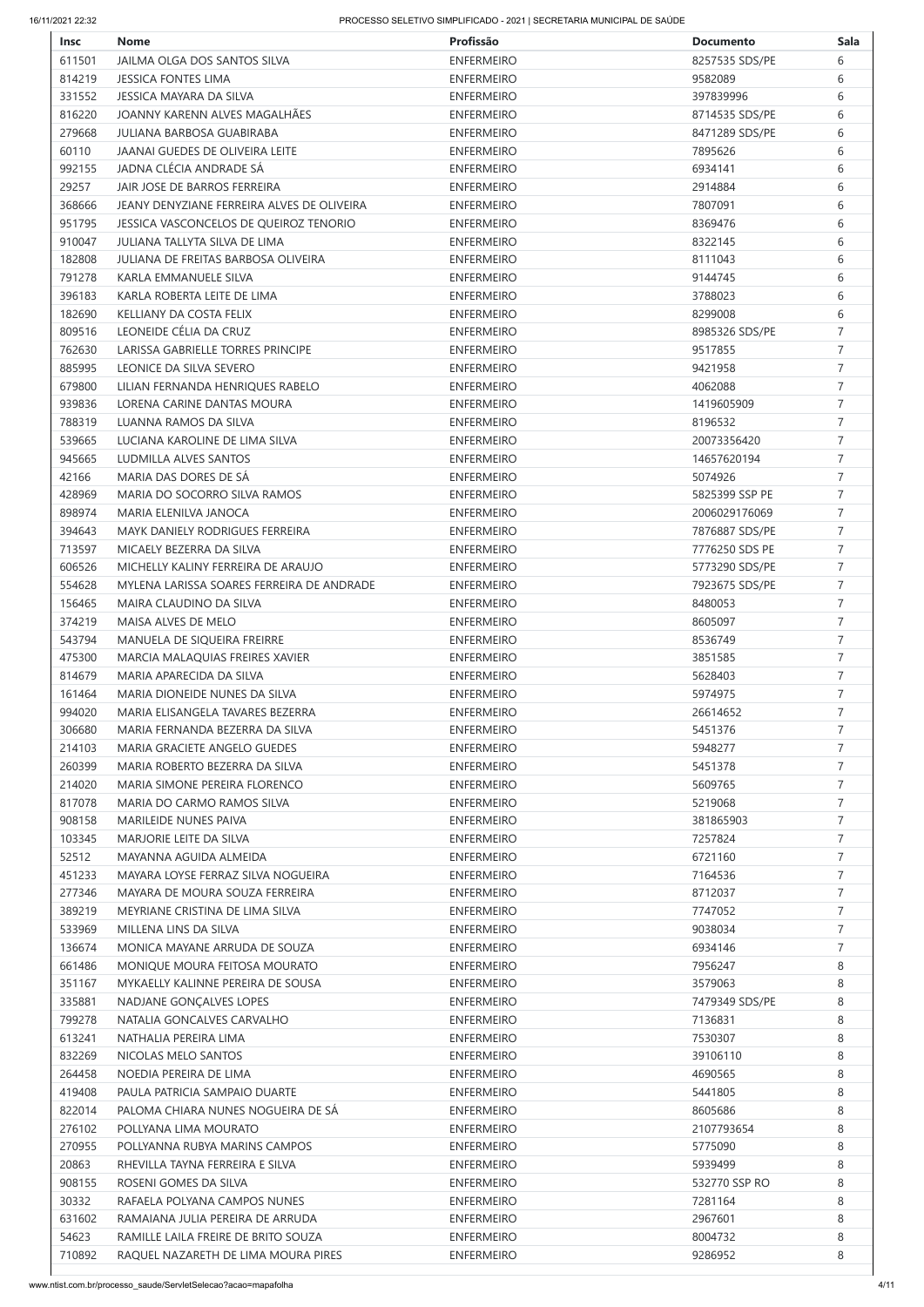| <b>Insc</b> | <b>Nome</b>                                                   | Profissão                              | <b>Documento</b>  | <b>Sala</b> |
|-------------|---------------------------------------------------------------|----------------------------------------|-------------------|-------------|
| 49948       | REGIANE DE LACERDA BARBOSA                                    | <b>ENFERMEIRO</b>                      | 322577573         | 8           |
| 939195      | RITA DE CASSIA CONCEICAO                                      | <b>ENFERMEIRO</b>                      | 8256082           | 8           |
| 695006      | ROGEANY LIMA ESPINDOLA                                        | <b>ENFERMEIRO</b>                      | 9286880           | 8           |
| 66402       | ROSA ANGELA DOS SANTOS                                        | <b>ENFERMEIRO</b>                      | 1815485           | 8           |
| 22585       | ROSEANE LEITE LOPES                                           | <b>ENFERMEIRO</b>                      | 7469408           | 8           |
| 993912      | ROSIMERE BATISTA DA SILVA                                     | <b>ENFERMEIRO</b>                      | 6299816           | 8           |
| 212745      | SABRINA ILZYS DA SILVA                                        | <b>ENFERMEIRO</b>                      | 8612610           | 8           |
| 279644      | SAMARA RODRIGUES DE SOUZA PADUA                               | <b>ENFERMEIRO</b>                      | 8471283           | 8           |
| 808578      | SERGIANA DE SOUZA PEREIRA ALENCAR                             | <b>ENFERMEIRO</b>                      | 8172052           | 8           |
| 776607      | SILVIA ARRUDA GUIMARAES RODRIGUES                             | <b>ENFERMEIRO</b>                      | 8110209           | 8           |
|             |                                                               |                                        |                   | 8           |
| 6695        | SILVIANNE DA SILVA BRANDAO SIQUEIRA<br>SIMONE ROCHA DE LUCENA | <b>ENFERMEIRO</b><br><b>ENFERMEIRO</b> | 7136511           | 8           |
| 94638       |                                                               |                                        | 7221691           |             |
| 41168       | SINDEL STEPHANY ARAUJO DE FONSECA                             | <b>ENFERMEIRO</b>                      | 9896601           | 8           |
| 208346      | SINTHIA MILLENA DOS SANTOS PEREIRA                            | <b>ENFERMEIRO</b>                      | 7863182           | 8           |
| 32879       | <b>TATYANE ROBERTO BATISTA MENDES</b>                         | <b>ENFERMEIRO</b>                      | 3108769 SDS/PB    | 8           |
| 405151      | <b>TAUANA GUIRRA MELO</b>                                     | <b>ENFERMEIRO</b>                      | 1464816824 SSP BA | 8           |
| 232746      | TARCIANA ALVES MENEZES                                        | <b>ENFERMEIRO</b>                      | 7127814           | 8           |
| 394322      | TATIANA DE CARVALHO E SA                                      | <b>ENFERMEIRO</b>                      | 4768315           | 8           |
| 405151      | TAYNARA GUIRRA MELO                                           | <b>ENFERMEIRO</b>                      | 1504145526        | 9           |
| 564289      | THAYSE GABRIELY BRANDAO NOGUEIRA                              | <b>ENFERMEIRO</b>                      | 8001976           | 9           |
| 382373      | VANESSA NUNES DA SILVA                                        | <b>ENFERMEIRO</b>                      | 8915899           | 9           |
| 344636      | <b>WALDIAEL DA SILVA ROCHA</b>                                | <b>ENFERMEIRO</b>                      | 2370245           | 9           |
| 469800      | YOHANNA YULLE NOGUEIRA PEREIRA NUNES                          | <b>ENFERMEIRO</b>                      | 5252696 SSP/PE    | 9           |
| 211645      | YOLANDA CARDOSO VIEIRA                                        | <b>ENFERMEIRO</b>                      | 30090628          | 9           |
| 817878      | ÁKYLA KEREN SILVA                                             | <b>ENFERMEIRO</b>                      | 9410981 SDS/PE    | 9           |
| 82221       | ADNAIARA AUGUSTA CAMPOS FLORENTINO                            | <b>FARMACÊUTICO</b>                    | 8502935           | 9           |
| 140671      | ALINE MICAELE ALVES BARROS                                    | <b>FARMACÊUTICO</b>                    | 8166630           | 9           |
| 750484      | ANDIARA DE AQUINO NASCIMENTO                                  | <b>FARMACÊUTICO</b>                    | 9496120           | 9           |
| 857883      | DANIELLE MARIA QUEIROZ DE LIMA                                | <b>FARMACÊUTICO</b>                    | 9457815 SDS PE    | 9           |
| 688230      | DENISE VIANA ANDRADE SILVA                                    | <b>FARMACÊUTICO</b>                    | 384398683         | 9           |
| 569862      | DINAYANNE CLAUDIA PEREIRA SOUSA                               | <b>FARMACÊUTICO</b>                    | 8553780           | 9           |
| 600393      | ERIKSON MURILO DOS SANTOS                                     | <b>FARMACÊUTICO</b>                    | 8561191           | 9           |
| 787707      | EVELYNE LAIS DE ALENCAR SILVA                                 | <b>FARMACÊUTICO</b>                    | 7027118           | 9           |
| 690014      | <b>FABIANA ALVES BARROS</b>                                   | <b>FARMACÊUTICO</b>                    | 8841718           | 9           |
| 197897      | <b>GEOVANA CARLA ALVES DE CARVALHO</b>                        | <b>FARMACÊUTICO</b>                    | 7996638           | 9           |
| 81489       | JEFFERSON FERREIRA ALVES ARAÚJO                               | <b>FARMACÊUTICO</b>                    | 8470146           | $\mathsf 9$ |
| 196391      | JESSICA APARECIDA SOBRINHO SILVA                              | <b>FARMACÊUTICO</b>                    | 8624647           | 9           |
|             |                                                               |                                        |                   |             |
| 569443      | JESSICA MARIA FRAGOSO CAVALCANTE                              | <b>FARMACÊUTICO</b>                    | 7270786           | 9           |
| 682934      | KELIA REJANE GONÇALVES RODRIGUES                              | <b>FARMACÊUTICO</b>                    | 8080290           | 9           |
| 264757      | LARISSA MARIA CORREIA PEREIRA DE MENESES                      | <b>FARMACÊUTICO</b>                    | 7423376 SDS PE    | 9           |
| 98982       | LUCIVANIA BEZERRA NUNES DA SILVA                              | <b>FARMACÊUTICO</b>                    | 7102206 SDS PE    | 9           |
| 170139      | LARYSSA CANDIDA VIANA                                         | <b>FARMACÊUTICO</b>                    | 9754201           | 9           |
| 615606      | LAYLLA VANESSA FRANCA SILVA                                   | <b>FARMACÊUTICO</b>                    | 9147147           | 9           |
| 607679      | LETICIA GABRIELY PEREIRA DA SILVA                             | <b>FARMACÊUTICO</b>                    | 9125955           | 9           |
| 813462      | MANOEL JOSÉ DE LIMA NETO                                      | <b>FARMACÊUTICO</b>                    | 8193399           | 9           |
| 433711      | MARIA JOSE MOURATO CANDIDO FERREIRA                           | <b>FARMACÊUTICO</b>                    | 2917479           | 9           |
| 436157      | THAIS PEREIRA DE CARVALHO                                     | <b>FARMACÊUTICO</b>                    | 7806792           | 9           |
| 446255      | <b>VERONICA IZABEL PEREIRA SILVA</b>                          | <b>FARMACÊUTICO</b>                    | 8915406           | 9           |
| 443735      | ALANA KARINE LOPES FERRAZ                                     | <b>FISIOTERAPEUTA</b>                  | 9337212 SDS/PE    | 9           |
| 554038      | ALEXSSA ANIELLY ARAUJO DE LIMA BASTOS                         | <b>FISIOTERAPEUTA</b>                  | 9086064           | 9           |
| 26938       | AMANDA NADIELLY PEREIRA DE OLIVEIRA SANTOS                    | <b>FISIOTERAPEUTA</b>                  | 9228642           | 9           |
| 868465      | ANNA KAROLYNA DE LIMA PEREIRA                                 | <b>FISIOTERAPEUTA</b>                  | 7254686           | 9           |
| 345530      | ANDRESSA LEMOS DA SILVA SANTOS                                | <b>FISIOTERAPEUTA</b>                  | 3889286           | 9           |
| 419559      | ANDREZA KARINE BEZERRA SILVA                                  | <b>FISIOTERAPEUTA</b>                  | 2007029143150     | 10          |
| 869032      | BARBARA EMILAYNE PEREIRA DE LIMA SANTOS                       | <b>FISIOTERAPEUTA</b>                  | 9348416 SDS/PE    | 10          |
| 305774      | BRUNO BORGES DO NASCIMENTO                                    | <b>FISIOTERAPEUTA</b>                  | 1483400913        | 10          |
| 23740       | CASSIA ADRIELLY ARAUJO LIMA                                   | <b>FISIOTERAPEUTA</b>                  | 9363422           | 10          |
| 927347      | CATARINA DE OLIVEIRA RIBEIRO FERRAZ                           | <b>FISIOTERAPEUTA</b>                  | 6377815           | 10          |
| 717983      | CHIARA ADRIANA DE SIMÕES                                      | <b>FISIOTERAPEUTA</b>                  | 7008233 SDS/PE    | 10          |
| 408796      | CAMILA MARCELLY LOPES NUNES                                   | <b>FISIOTERAPEUTA</b>                  | 8921416           | 10          |
| 849422      | DOUGLAS AMAURILIO SILVA E SOUZA                               | <b>FISIOTERAPEUTA</b>                  | 8240255           | 10          |
| 776519      | DALLINY CIBELLY TERTO CARVALHO                                | <b>FISIOTERAPEUTA</b>                  | 6347864           | 10          |
| 332230      | DANIELA DINIZ NOVAES                                          | <b>FISIOTERAPEUTA</b>                  | 8785765           | 10          |
| 900043      | DIEGO ANTONIO ANTAS ALVES                                     | <b>FISIOTERAPEUTA</b>                  | 3613217           | 10          |
|             |                                                               | <b>FISIOTERAPEUTA</b>                  |                   | 10          |
| 858305      | EMELLY SUELEN QUEIROZ SILVA                                   |                                        | 7788009           |             |
| 159043      | EDINALDA MARIA DA CRUZ NUNES                                  | <b>FISIOTERAPEUTA</b>                  | 6016718           | 10          |
| 906415      | EDUARDA GOMES DE MENEZES                                      | <b>FISIOTERAPEUTA</b>                  | 9486650           | 10          |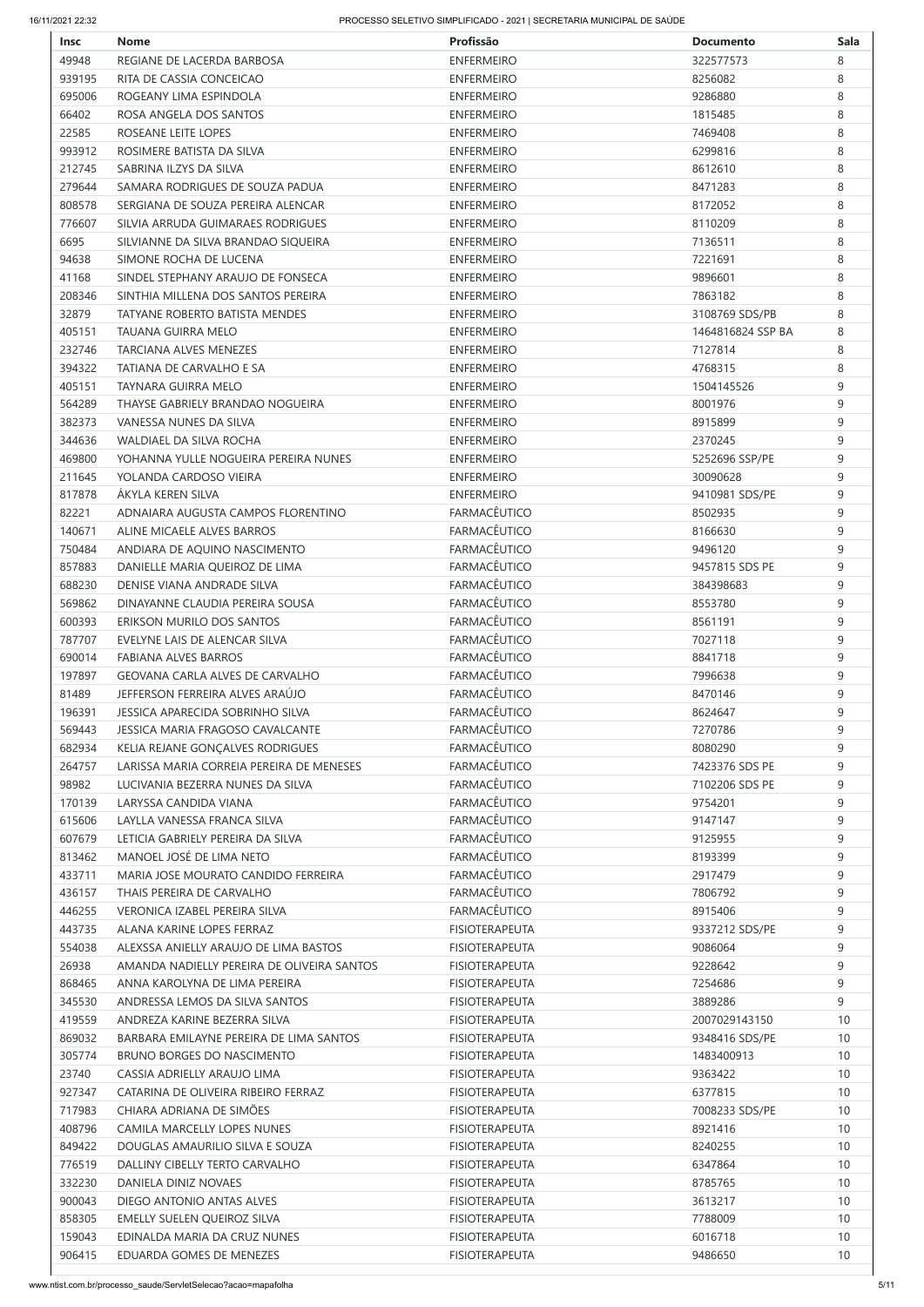| <b>Insc</b> | <b>Nome</b>                                   | Profissão             | <b>Documento</b> | <b>Sala</b> |
|-------------|-----------------------------------------------|-----------------------|------------------|-------------|
| 635939      | ERIKA WANA MARIA GOMES DA SILVA               | <b>FISIOTERAPEUTA</b> | 8009547          | 10          |
| 221248      | FELIPE AROUDO DE SOUZA MAGALHÃES              | <b>FISIOTERAPEUTA</b> | 8804501          | 10          |
| 535222      | FILIPE DOS SANTOS SILVA                       | <b>FISIOTERAPEUTA</b> | 8785656          | 10          |
| 806300      | <b>GABRIELA BARBOSA LEITE SILVA</b>           | <b>FISIOTERAPEUTA</b> | 9677507          | 10          |
| 702772      | <b>GILANE GOMES DA SILVA</b>                  | <b>FISIOTERAPEUTA</b> | 6131242          | 10          |
| 817918      | HELOISA FEITOZA AMARAL                        | <b>FISIOTERAPEUTA</b> | 9411529          | 10          |
| 686443      | <b>IANKA VITÓRIA LEITE TENÓRIO CAVALCANTE</b> | <b>FISIOTERAPEUTA</b> | 9235381          | 10          |
|             | JADSON ALEF LOPES CANDIDO                     |                       |                  |             |
| 333758      |                                               | <b>FISIOTERAPEUTA</b> | 9857353          | 10          |
| 824371      | JOSEFA NICOLI ANDRADA GOMES DE SA             | <b>FISIOTERAPEUTA</b> | 973273           | 10          |
| 686270      | <b>JOSELANNY FERREIRA DE LEMOS</b>            | <b>FISIOTERAPEUTA</b> | 9126128          | 10          |
| 221149      | JOELMA ZÉLIA DE SÁ TORRES                     | <b>FISIOTERAPEUTA</b> | 9042863          | 10          |
| 201445      | JONATHANYA MARQUES SILVA                      | <b>FISIOTERAPEUTA</b> | 8690961          | 10          |
| 141904      | JOSICLÉIA NEUZA DA SILVA                      | <b>FISIOTERAPEUTA</b> | 8549968          | 10          |
| 737784      | JÚLIA YONE DA SILVA PEREIRA                   | <b>FISIOTERAPEUTA</b> | 4008902 SDS/PB   | 10          |
| 535622      | <b>KLEITON FELIPE LIMA NOGUEIRA</b>           | <b>FISIOTERAPEUTA</b> | 9026174          | 10          |
| 788011      | KARINY MIRELLY XAVIER DINIZ                   | <b>FISIOTERAPEUTA</b> | 9373298          | 10          |
| 594917      | LARA RAFAELA SILVA SÁ                         | <b>FISIOTERAPEUTA</b> | 8605690 SDS/PE   | 10          |
| 388543      | LORENA PATRICIA DE SOUZA E SILVA              | <b>FISIOTERAPEUTA</b> | 8851183          | 10          |
| 956128      | LUANNA GRASIELY DA SILVA ANDRADE ARAUJO       | <b>FISIOTERAPEUTA</b> | 6351724 SDS/PE   | 10          |
| 438666      | LEILANE CÂNDIDO MARIZ MOREIRA                 | <b>FISIOTERAPEUTA</b> | 7524175          | 10          |
| 546588      | MARIA VALBILENE GONÇALVES                     | <b>FISIOTERAPEUTA</b> | 1856617          | 10          |
| 785626      | MICHELA LEAL FERRAZ                           | <b>FISIOTERAPEUTA</b> | 6830361          | 11          |
| 737872      | MYLENA FABRÍCIA VIEIRA BARBOSA                | <b>FISIOTERAPEUTA</b> | 9300109 SDS/PE   | 11          |
| 15134       | MYRELE MEDEIROS ANDRADE ARAUJO                | <b>FISIOTERAPEUTA</b> | 9780026 SDS/PE   | 11          |
| 893222      | MARIA DANIELLY ALVES DE VASCONCELOS           | <b>FISIOTERAPEUTA</b> | 9506011          | 11          |
| 289399      | MARIA DO SOCORRO DE JESUS                     | <b>FISIOTERAPEUTA</b> | 8970991          | 11          |
|             |                                               |                       |                  |             |
| 592628      | MIGUEL JOSE DE SANTANA                        | <b>FISIOTERAPEUTA</b> | 11559061         | 11          |
| 41181       | NATALIA PEREIRA MAGALHAES                     | <b>FISIOTERAPEUTA</b> | 9805665          | 11          |
| 169398      | NATHALIA MENEZES CARVALHO ARCOVERDE DA ROSA   | <b>FISIOTERAPEUTA</b> | 8448208 SDS/PE   | 11          |
| 967011      | NATHÁLIA VIEIRA DE LIMA                       | <b>FISIOTERAPEUTA</b> | 9659215 SDS/PE   | 11          |
| 249694      | PAULO ANDRÉ RODRIGUES JÚNIOR                  | <b>FISIOTERAPEUTA</b> | 2001097095361    | 11          |
| 336752      | PRISCILA TATIANE FREIRES DINIZ                | <b>FISIOTERAPEUTA</b> | 8949773          | 11          |
| 547257      | ROSALIA FERREIRA DINIZ NETA                   | <b>FISIOTERAPEUTA</b> | 7550699 SDS/PE   | 11          |
| 799896      | RANULFA GABRIELA CÂNDIDA QUEIROZ DE OLIVEIRA  | <b>FISIOTERAPEUTA</b> | 1471213889       | 11          |
| 278958      | REGIVANIA DE MELO FREITAS PEGADO              | <b>FISIOTERAPEUTA</b> | 1889982          | 11          |
| 301224      | REKILLIANA FREIRE FEITOSA                     | <b>FISIOTERAPEUTA</b> | 8054572          | 11          |
| 925629      | SILKE AYANE DE SÁ SOUZA                       | <b>FISIOTERAPEUTA</b> | 1013886          | 11          |
| 566848      | STEPHANIE VIRGÍNIA SIQUEIRA GOMES             | <b>FISIOTERAPEUTA</b> | 7812643          | 11          |
| 11457       | STHEFANY ELLEN DE ARAÚJO NASCIMENTO           | <b>FISIOTERAPEUTA</b> | 9785890          | 11          |
| 701255      | THAMIRIS VERIDIANNE SOUSA SILVA               | <b>FISIOTERAPEUTA</b> | 8821543 SDS/PE   | 11          |
| 187716      | TIAGO DE SOUZA CAVALCANTE                     | <b>FISIOTERAPEUTA</b> | 8585249 SDS PE   | 11          |
| 195973      | THACIANY BRUNA DE ANDRADE SILVA               | <b>FISIOTERAPEUTA</b> | 8617784          | 11          |
| 806545      | THAINÁ SIMÕES VIANA                           | <b>FISIOTERAPEUTA</b> | 10395094         |             |
|             |                                               |                       |                  | 11          |
| 977113      | THAIS ELVIRA NOGUEIRA DE ALMEIDA              | <b>FISIOTERAPEUTA</b> | 9658631          | 11          |
| 508289      | THAIS MARIA LIMA                              | <b>FISIOTERAPEUTA</b> | 8408167          | 11          |
| 762015      | VALÉRIA TAMIRES CARVALHO SILVA                | <b>FISIOTERAPEUTA</b> | 9254136          | 11          |
| 1229        | WILDSON CÉSAR DA SILVA LEITE                  | <b>FISIOTERAPEUTA</b> | 9910884 SDS/PE   | 11          |
| 199577      | WALLYSON SOUZA LIMA                           | <b>FISIOTERAPEUTA</b> | 8596821          | 11          |
| 801252      | ANA KAROLINA SAMPAIO NUNES DE SOUSA           | <b>FONOAUDIÓLOGO</b>  | 5993236 SSP PE   | 11          |
| 746486      | KATHYA JANYNE SILVA PIRES BENTO               | <b>FONOAUDIÓLOGO</b>  | 4851057 SDS/PE   | 11          |
| 37195       | <b>MAYNNA SOBREIRA TAVARES S RODRIGUES</b>    | <b>FONOAUDIÓLOGO</b>  | 5804082          | 11          |
| 379308      | NAIANDRA RODRIGUES PEREIRA                    | <b>FONOAUDIÓLOGO</b>  | 7598973          | 11          |
| 464285      | SHEYLA POLLYANNA LOPES LEMOS DE SOUSA         | <b>FONOAUDIÓLOGO</b>  | 5069291          | 11          |
| 522303      | AUDREY LARISSE SIMOES LIMA                    | MÉDICO CLÍNICO GERAL  | 9341431 SDS PE   | 11          |
| 942965      | ANA CAROLINE DANIEL DE SOUZA SILVA            | MÉDICO CLÍNICO GERAL  | 8301335          | 11          |
| 390157      | <b>FRANCISCO BARBOSA NETO</b>                 | MÉDICO CLÍNICO GERAL  | 744085 SSP PE    | 11          |
| 431606      | JOAO CESAR DA CUNHA                           | MÉDICO CLÍNICO GERAL  | 609993 SSP PE    | 12          |
| 258472      | JOBERVAL DE BARROS CARVALHO                   | MÉDICO CLÍNICO GERAL  | 3039830          | 12          |
| 127625      | JORGE RUBENS DE SA MARCOLINO                  | MÉDICO CLÍNICO GERAL  | 8645151 SDS PE   | 12          |
|             | JOSÉ ROBERTO VIEIRA DE BARROS                 | MÉDICO CLÍNICO GERAL  |                  | 12          |
| 436624      |                                               |                       | 2039233          |             |
| 584151      | JOSÉ WILTON DA SILVA                          | MÉDICO CLÍNICO GERAL  | 8080491          | 12          |
| 714897      | LISIA MIRIAM MACIEL DE ALMEIDA                | MÉDICO CLÍNICO GERAL  | 8171395 SDS PE   | 12          |
| 836633      | <b>MATEUS MOURATO BARROS</b>                  | MÉDICO CLÍNICO GERAL  | 8824825          | 12          |
|             |                                               |                       |                  | 12          |
| 878014      | PEDRO FERREIRA BARRETO GUIMARES               | MÉDICO CLÍNICO GERAL  | 9035979          |             |
| 514650      | ROSALVO FILGUEIRA MAIA NETO                   | MÉDICO CLÍNICO GERAL  | 98029006474      | 12          |
| 44638       | VIVIANE GLEICE ALVES E SOUZA                  | MÉDICO CLÍNICO GERAL  | 8600839 SDS PE   | 12          |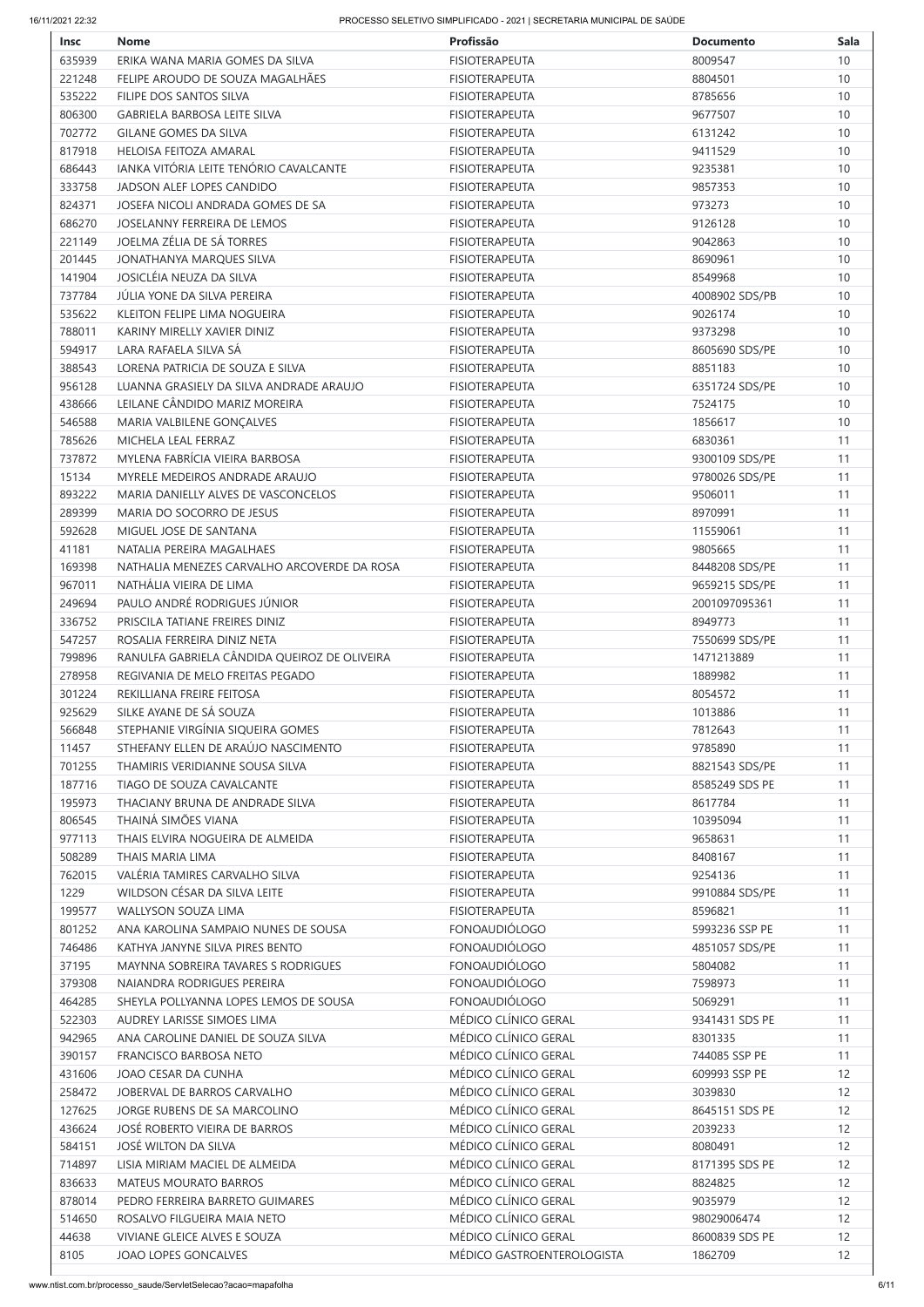| <b>Insc</b> | <b>Nome</b>                                 | Profissão            | <b>Documento</b>     | <b>Sala</b> |
|-------------|---------------------------------------------|----------------------|----------------------|-------------|
| 169361      | ANTONIO DEMONTIEU AURELIO SOARES JUNIOR     | MÉDICO PSIQUIATRA    | 2000029008388        | 12          |
| 976612      | CRISTIANO FERNANDO DE SÁ CARVALHO           | MÉDICO PSIQUIATRA    | 4028509              | 12          |
| 81815       | IEDA BARBOSA DE SANTANA                     | MÉDICO PSIQUIATRA    | 762755               | 12          |
| 785930      | JONES DE SOUZA NOGUEIRA                     | MÉDICO PSIQUIATRA    | 4534727 SDS PE       | 12          |
| 32265       | MARIA NOEME CRUZ LANDIM SAMPAIO             | MÉDICO PSIQUIATRA    | 94002320302          | 12          |
| 363490      | NIEDSON JOSE DE SIQUEIRA MEDEIROS           | MÉDICO PSIQUIATRA    | 2965778 SSP PB       | 12          |
| 743004      | VAUBERIA TEMOTEO MACEDO                     | MÉDICO PSIQUIATRA    | 2000034065785 SSP PE | 12          |
| 962492      | ANA TERESA SIQUEIRA PESSOA                  | NUTRICIONISTA        | 5224764 SDS/PE       | 12          |
| 998737      | ANDREZA MARIA ALVES SILVA OLIVEIRA          | <b>NUTRICIONISTA</b> | 2008097049111        | 12          |
| 940687      | ANNA EULILIA GOMES CALAÇA DE BRITO          | <b>NUTRICIONISTA</b> | 9571482              | 12          |
| 414999      | ANA CAROLINA PEREIRA DE MENEZES             | <b>NUTRICIONISTA</b> | 7773367              | 12          |
| 521890      | ANA KAROLINE MELO                           | <b>NUTRICIONISTA</b> | 8996657              | 12          |
| 679077      | ANDREIA VASCONCELOS DE QUEIROZ              | <b>NUTRICIONISTA</b> | 9229757              | 12          |
|             | <b>BARBARA LUANY GUEDES RAMOS</b>           |                      |                      | 12          |
| 439011      |                                             | <b>NUTRICIONISTA</b> | 8895345 SDS PE       |             |
| 404597      | CLAUDIA DE ESPINDOLA MAMEDES                | NUTRICIONISTA        | 7531417 SDS/PE       | 12          |
| 953525      | EDNEIDE MARIA DA SILVA                      | <b>NUTRICIONISTA</b> | 7202554              | 12          |
| 983424      | <b>GIOVANA DA SILVA BRITO</b>               | <b>NUTRICIONISTA</b> | 11412465 SDS PE      | 12          |
| 550460      | JANAINA ALVES JANUARIO MARTINS              | <b>NUTRICIONISTA</b> | 8931831 SDS PE       | 12          |
| 952685      | JESSIKA MAYARA FERREIRA DA ROCHA            | <b>NUTRICIONISTA</b> | 7000647              | 12          |
| 575808      | LORENA DA SILVA NASCIMENTO                  | <b>NUTRICIONISTA</b> | 9333944              | 12          |
| 866625      | MICHERLAYNE EVEN OLIVEIRA LIMEIRA           | <b>NUTRICIONISTA</b> | 8239931              | 12          |
| 513916      | MARIA CRISTIANE MORAIS FERREIRA DE SOUZA    | <b>NUTRICIONISTA</b> | 5200488              | 12          |
| 838221      | MARIA ISABEL DE MELO MAGALHAES              | <b>NUTRICIONISTA</b> | 9542418              | 12          |
| 872499      | NATHALIA PEREIRA DINIZ                      | <b>NUTRICIONISTA</b> | 9638940 SDS PE       | 12          |
| 464088      | RENATA DO COUTO GRANDELLE FONTES            | NUTRICIONISTA        | 10227775 SDS PE      | 13          |
| 163368      | SARAH EMANUELLE BRASIL LIMA                 | <b>NUTRICIONISTA</b> | 7472315 SDS PE       | 13          |
| 818488      | SHIRLAYNE CARLA ALVES DE OLIVEIRA           | <b>NUTRICIONISTA</b> | 8414287              | 13          |
| 634576      | ALANALAIZ MAGALHAES PEREIRA                 | <b>ODONTÓLOGO</b>    | 7829271              | 13          |
| 100313      | ALLYSON DENIZ RODRIGUES DINIZ               | <b>ODONTÓLOGO</b>    | 8445631              | 13          |
| 130915      | ANDERSON VINICIUS DE ARAUJO LIMA            | <b>ODONTÓLOGO</b>    | 8793384              | 13          |
| 71820       | ARISTONY VINICIUS SOARES CRISTOVAM          | <b>ODONTÓLOGO</b>    | 8489282              | 13          |
| 409659      | BLLEDSONN ALVES FERREIRA                    | <b>ODONTÓLOGO</b>    | 7773308              | 13          |
| 172047      | BRUNNA KARYNI INÁCIO DE OLIVEIRA            | <b>ODONTÓLOGO</b>    | 8668319              | 13          |
| 563408      | CAIQUE MATHEUS CAVALCANTE LIMA              | <b>ODONTÓLOGO</b>    | 8596873              | 13          |
| 796469      | CARLOS HENRIQUE DA SILVA                    | <b>ODONTÓLOGO</b>    | 9381471              | 13          |
| 442226      | CARLOS EDUARDO PEREIRA CONRADO              | <b>ODONTÓLOGO</b>    | 8406545              | 13          |
| 861598      | DIOGO ALVES DE SA CARVALHO                  | <b>ODONTÓLOGO</b>    | 87996350344          | 13          |
| 352086      | EMILIA DAYANNE SANTOS GOMES                 | <b>ODONTÓLOGO</b>    | 6869984              | 13          |
| 712502      | ERICA VITORIA MARTINS DA SILVA              | <b>ODONTÓLOGO</b>    | 9283849              | 13          |
| 528593      | EVELINE MARCELA PEREIRA LIMA                | <b>ODONTÓLOGO</b>    | 7820055              | 13          |
| 445430      | FABRINY BRUNNA TAVARES PEREIRA              | <b>ODONTÓLOGO</b>    | 3321007              | 13          |
| 744694      | <b>GUSTAVO ANDERSON DE SOUZA LIMA</b>       | <b>ODONTÓLOGO</b>    | 9336253              | 13          |
| 735307      | HERCULES SAVIO RODRIGUES LIMA               | <b>ODONTÓLOGO</b>    | 1895714              | 13          |
|             | <b>IGOR CAVALCANTI DE ARAUJO</b>            | <b>ODONTÓLOGO</b>    |                      |             |
| 765761      |                                             |                      | 7714934              | 13          |
| 315583      | <b>IGOR VINICIUS DE SIQUEIRA</b>            | <b>ODONTÓLOGO</b>    | 7766575              | 13          |
| 245989      | INDIANARA SIMAO DE SOUZA                    | <b>ODONTÓLOGO</b>    | 3715775              | 13          |
| 717031      | ISABELLA ROBERTA CANTARELLI DE CARVALHO     | <b>ODONTÓLOGO</b>    | 8735975              | 13          |
| 684362      | ISADORA BARROS CONSERVA CRUZ                | <b>ODONTÓLOGO</b>    | 8538099              | 13          |
| 154531      | ISAIANE JOICE PEREIRA DE LIMA OLIVEIRA      | <b>ODONTÓLOGO</b>    | 9043543 SDS PE       | 13          |
| 717513      | <b>ISRAEL LUIZ DINIZ CARVALHO</b>           | <b>ODONTÓLOGO</b>    | 9266262              | 13          |
| 722308      | <b>ISABELA JANNE DE LIMA</b>                | <b>ODONTÓLOGO</b>    | 8173003              | 13          |
| 941440      | JAISSA DAMARES DINIZ DE SOUZA               | <b>ODONTÓLOGO</b>    | 3546925              | 13          |
| 152130      | JESSIKA LEILANY BARBOSA GOMES MELO          | <b>ODONTÓLOGO</b>    | 8014289 SDS PE       | 13          |
| 34484       | JOANNA JANNELALLY DE ARAUJO SILVESTRE ALVES | <b>ODONTÓLOGO</b>    | 8018430              | 13          |
| 507986      | JOSE ARGENON ALVES DE SOUZA JUNIOR          | <b>ODONTÓLOGO</b>    | 7846935 SDS PE       | 13          |
| 408910      | JOSE JANIO DE OLIVEIRA SANTOS               | <b>ODONTÓLOGO</b>    | 204029191886         | 13          |
| 646023      | JOYCE RAIANE ALEXANDRE ROCHA                | <b>ODONTÓLOGO</b>    | 11447365             | 13          |
| 148425      | JULIANA GEYZA ALENCAR DE SOUSA              | <b>ODONTÓLOGO</b>    | 8596434 SDS PE       | 13          |
| 515201      | JESSILA MARCO PEREIRA DA CUNHA              | <b>ODONTÓLOGO</b>    | 2002034058246        | 13          |
| 171053      | JORGE LUIZ LOURENÇO CORREIA                 | <b>ODONTÓLOGO</b>    | 2862758              | 14          |
| 884383      | JOSEILDA KARLA DE MORAES SILVA              | <b>ODONTÓLOGO</b>    | 9498312              | 14          |
| 793673      | JOSÉ SANDERLEY SIQUEIRA LEITE               | <b>ODONTÓLOGO</b>    | 8579277              | 14          |
| 654251      | JOÃO HENRIQUE DE BRITO MORAIS               | <b>ODONTÓLOGO</b>    | 5411865              | 14          |
| 66219       | KAROLLAYNNE EVELLY MARQUES GONDIM           | <b>ODONTÓLOGO</b>    | 20000991920048       | 14          |
| 707886      | KATARINA CAVALCANTE DE ALENCAR              | <b>ODONTÓLOGO</b>    | 9264723              | 14          |
| 276023      | KATHYANE DE CARVALHO ALVES                  | <b>ODONTÓLOGO</b>    | 7467666              | 14          |
| 659378      | LUAN AUGUSTO REGES DE SOUZA                 | <b>ODONTÓLOGO</b>    | 23650982             | 14          |
|             |                                             |                      |                      |             |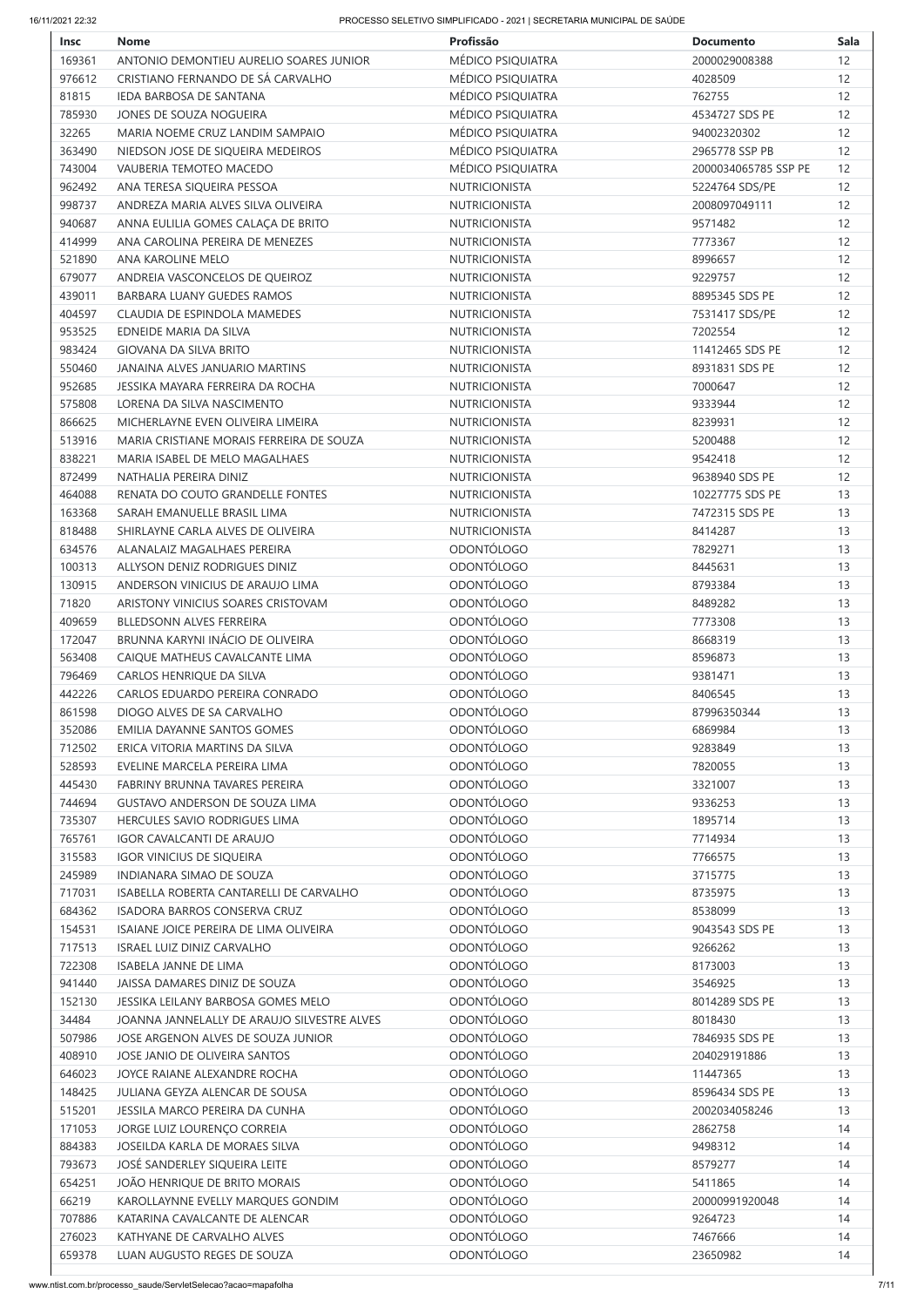| <b>Insc</b> | <b>Nome</b>                             | Profissão                       | <b>Documento</b>   | <b>Sala</b> |
|-------------|-----------------------------------------|---------------------------------|--------------------|-------------|
| 597003      | LUAN VEIGA DA SILVA                     | ODONTÓLOGO                      | 6981569            | 14          |
| 502900      | LUCIANA QUESADO DE LAVOR                | <b>ODONTÓLOGO</b>               | 9123076            | 14          |
| 282422      | LUDIMILA LIMA FERREIRA                  | <b>ODONTÓLOGO</b>               | 8346328            | 14          |
| 761929      | LARISSA GABRIELA DE CARVALHO NOGUEIRA   | <b>ODONTÓLOGO</b>               | 8145936            | 14          |
| 679540      | LEANDRO EVERTON FREIRE DE SOUZA         | <b>ODONTÓLOGO</b>               | 8096290            | 14          |
| 5117        | LUCIMÁRIA DE VASCONSELOS ALVES DE SOUZA | <b>ODONTÓLOGO</b>               | 4935975            | 14          |
| 601759      | LUIZ AURÉLIO ANSELMO DE MAGALHÃES       | <b>ODONTÓLOGO</b>               | 1933665            | 14          |
| 41527       | MARIANA CEALYS NUNES MARINHO            | <b>ODONTÓLOGO</b>               | 9171249            | 14          |
| 447321      | MARIANA FERREIRA DE SOUZA               | <b>ODONTÓLOGO</b>               | 8841315            | 14          |
| 613656      | NILSON EMMANUEL GOMES PEREIRA'          | <b>ODONTÓLOGO</b>               | 9147189            | 14          |
| 707338      | PAULO ANDRÉ GOMES BARROS                | <b>ODONTÓLOGO</b>               | 6923946 SDS/PE     | 14          |
| 285965      | PRISCILLA RAQUEL NUNES ROQUE            | <b>ODONTÓLOGO</b>               | 8712713            | 14          |
| 884838      | PAULA ROBERTA ROMAO LIMA                | <b>ODONTÓLOGO</b>               | 8898229            | 14          |
| 323249      | RAFAEL DE SA BEZERRA                    | <b>ODONTÓLOGO</b>               | 5340693 SDS PE     | 14          |
| 214836      | RAIANNY PAGLIARY PSITELY DE MOURA SA    | <b>ODONTÓLOGO</b>               | 8600852            | 14          |
| 554491      | RENATO JOSE BEZERRA BARROS              | <b>ODONTÓLOGO</b>               | 6204423 SDS PE     | 14          |
| 786701      | RENNÊ JOSÉ DOS ANJOS LEITE              | <b>ODONTÓLOGO</b>               | 9343298            | 14          |
| 228521      | SHELLY ANNE DE ALMEIDA CORDEIRO         | <b>ODONTÓLOGO</b>               | 8019056            | 14          |
| 272333      | SINGRID KARLA PEREIRA DA SILVA          | <b>ODONTÓLOGO</b>               | 9228640            | 14          |
| 508702      | SEBASTIÃO DE CARVALHO COSTA JUNIOR      | <b>ODONTÓLOGO</b>               |                    |             |
| 991339      | THAYS DA COSTA PEREIRA                  | <b>ODONTÓLOGO</b>               | 7985363<br>8386330 | 14<br>14    |
|             |                                         |                                 |                    |             |
| 565368      | <b>VINICIUS SOLTO MAGALHAES</b>         | <b>ODONTÓLOGO</b>               | 9065875            | 14          |
| 370608      | <b>VALDEMIR JETRO DE SANTANA</b>        | <b>ODONTÓLOGO</b>               | 5987938            | 14          |
| 12840       | YURI MAGNUS ALVES E SOUSA               | <b>ODONTÓLOGO</b>               | 3797367            | 14          |
| 934376      | ADRIANO SERAFIM DOS SANTOS FRANÇA       | ODONTÓLOGO CIRURGIÃO ORAL MENOR | 8305505 SDS PE     | 14          |
| 785855      | ADILTON WERLLE GOMES DA SILVA           | ODONTÓLOGO ENDODONTISTA         | 3273731            | 14          |
| 44668       | CARLOS ANTONIO CAVALCANTE MELO          | ODONTÓLOGO ENDODONTISTA         | 7468228 SDS PE     | 14          |
| 699081      | ELITAINNE DE SOUZA SILVA                | ODONTÓLOGO ENDODONTISTA         | 6974456            | 15          |
| 594052      | LIVIA DENISE DE ALMEIDA SANTOS          | ODONTÓLOGO ENDODONTISTA         | 6680674            | 15          |
| 5412        | MARIANA SOUZA BEZERRA ALENCAR           | ODONTÓLOGO ENDODONTISTA         | 8501365            | 15          |
| 559891      | MANUELA MEDEIROS DE MENEZES XAVIER      | ODONTÓLOGO PERIODONTISTA        | 8503146 SDS PE     | 15          |
| 179941      | ANTONIO ALEXANDRO BEZERRA DE LIMA       | ODONTÓLOGO PROTESISTA           | 5885375 SSP PE     | 15          |
| 347168      | ALANE KELLY DA SILVA MARIANO            | <b>PSICÓLOGO</b>                | 8808643 SDS PE     | 15          |
| 679558      | ALEXIA DANIELY ALBUQUERQUE              | <b>PSICÓLOGO</b>                | 9503779            | 15          |
| 271078      | AMANDA PEREIRA FRAZÃO DINIZ             | <b>PSICÓLOGO</b>                | 8748482 SDS/PE     | 15          |
| 330891      | AMANDA RAQUEL NOVAES GOMES              | <b>PSICÓLOGO</b>                | 8643846 SDS PE     | 15          |
| 677507      | ANA CLAUDIA FERREIRA DA COSTA           | <b>PSICÓLOGO</b>                | 6933882 SDS/PE     | 15          |
| 106687      | ANA RAQUEL VIEIRA DE BRITO              | <b>PSICÓLOGO</b>                | 8936209 SDS/PE     | 15          |
| 444527      | ANA REGINA NUNES DE BARROS NASCIMENTO   | <b>PSICÓLOGO</b>                | 3023292 SSP PE     | 15          |
| 437847      | ANGELA CRISTINA DOS SANTOS              | <b>PSICÓLOGO</b>                | 6750639 SDS/PE     | 15          |
| 191052      | ANDREZA KALISTA RODRIGUES MORENO        | <b>PSICÓLOGO</b>                | 8650795            | 15          |
| 496397      | APARECIDA ESTELITA DA SILVA             | <b>PSICÓLOGO</b>                | 9014375            | 15          |
| 832544      | BEATRIZ DE LOURDES SANTOS CHAGAS        | <b>PSICÓLOGO</b>                | 1281524603         | 15          |
| 172047      | BRENDA KAROLYNI INACIO DE OLIVEIRA      | <b>PSICÓLOGO</b>                | 8668619            | 15          |
| 913059      | BRUNA DRIELLE NOGUEIRA SILVA OLIVEIRA   | <b>PSICÓLOGO</b>                | 8644600            | 15          |
| 177784      | BRUNA ERICKA ALVES DA SILVA             | <b>PSICÓLOGO</b>                | 8596548            | 15          |
| 232869      | <b>CICERA CIPRIANO DE SA</b>            | <b>PSICÓLOGO</b>                | 8727778            | 15          |
| 188978      | CARLLYANE DO NASCIMENTO XAVIER          | <b>PSICÓLOGO</b>                | 832980             | 15          |
| 403204      | DAGNA CRISTINA ALVES BEZERRA            | <b>PSICÓLOGO</b>                | 370764213 SSP SP   | 15          |
| 921794      | DANIEL ANDERSON RODRIGUES DA SILVA      | <b>PSICÓLOGO</b>                | 8298623 SDS PE     | 15          |
| 50460       | DANILO GUILHERME DE SOUZA MARCULINO     | <b>PSICÓLOGO</b>                | 3651876 SSDS/PB    | 15          |
| 295871      | DARTICLEA DOS SANTOS MANDU              | <b>PSICÓLOGO</b>                | 6298742 SDS PE     | 15          |
| 768071      | <b>FLAVIA ARAUJO SANTOS</b>             | <b>PSICÓLOGO</b>                | 8112552 SDS/PE     | 15          |
| 393063      | <b>FLORENICE RODRIGUES DINIZ</b>        | <b>PSICÓLOGO</b>                | 5725343 SDS PE     | 15          |
| 440218      | <b>GILIANE CORDEIRO GOMES</b>           | <b>PSICÓLOGO</b>                | 6988156 SDS PE     | 15          |
| 245654      | <b>GABRIELA PEREIRA LIMA FERNANDES</b>  | <b>PSICÓLOGO</b>                | 2005034010531      | 15          |
| 136899      | <b>GEORGIA CYSNEIROS DE VASCONCELOS</b> | <b>PSICÓLOGO</b>                | 83185559           | 15          |
| 938894      | IRIANE TELMA DE MAGALHAES SOUSA         | <b>PSICÓLOGO</b>                | 2023832 SSP PE     | 15          |
| 600163      | IRIS FERNANDA ALVES OLIVEIRA            | <b>PSICÓLOGO</b>                | 2000099196256      | 15          |
| 677082      | JEANE WAGNER DE LORENA E SA             | <b>PSICÓLOGO</b>                | 2933199 SSP PE     | 15          |
| 509996      | JESSICA MAJARA PEREIRA ALVES            | <b>PSICÓLOGO</b>                | 7802209            | 15          |
| 347119      | JOERLANI DE LIMA GOMES DOS SANTOS       | <b>PSICÓLOGO</b>                | 9212950 / SDS-PE   | 15          |
| 455198      | JOSELMA PEREIRA FERRAZ                  | <b>PSICÓLOGO</b>                | 1976683            | 16          |
| 898582      | JOZELENITA DA SILVA DOS SANTOS          | <b>PSICÓLOGO</b>                | 5810877 SDS PE     | 16          |
| 386902      | <b>JULIANA SÁ MARCOLINO</b>             | <b>PSICÓLOGO</b>                | 5534378 SDS/PE     | 16          |
| 808485      | <b>JANIO COELHO DE OLIVEIRA</b>         | <b>PSICÓLOGO</b>                | 2002028159567      | 16          |
| 679677      | <b>JESSICA ADRIELE DE SOUZA LIMA</b>    | <b>PSICÓLOGO</b>                | 9255420            | 16          |
|             |                                         |                                 |                    |             |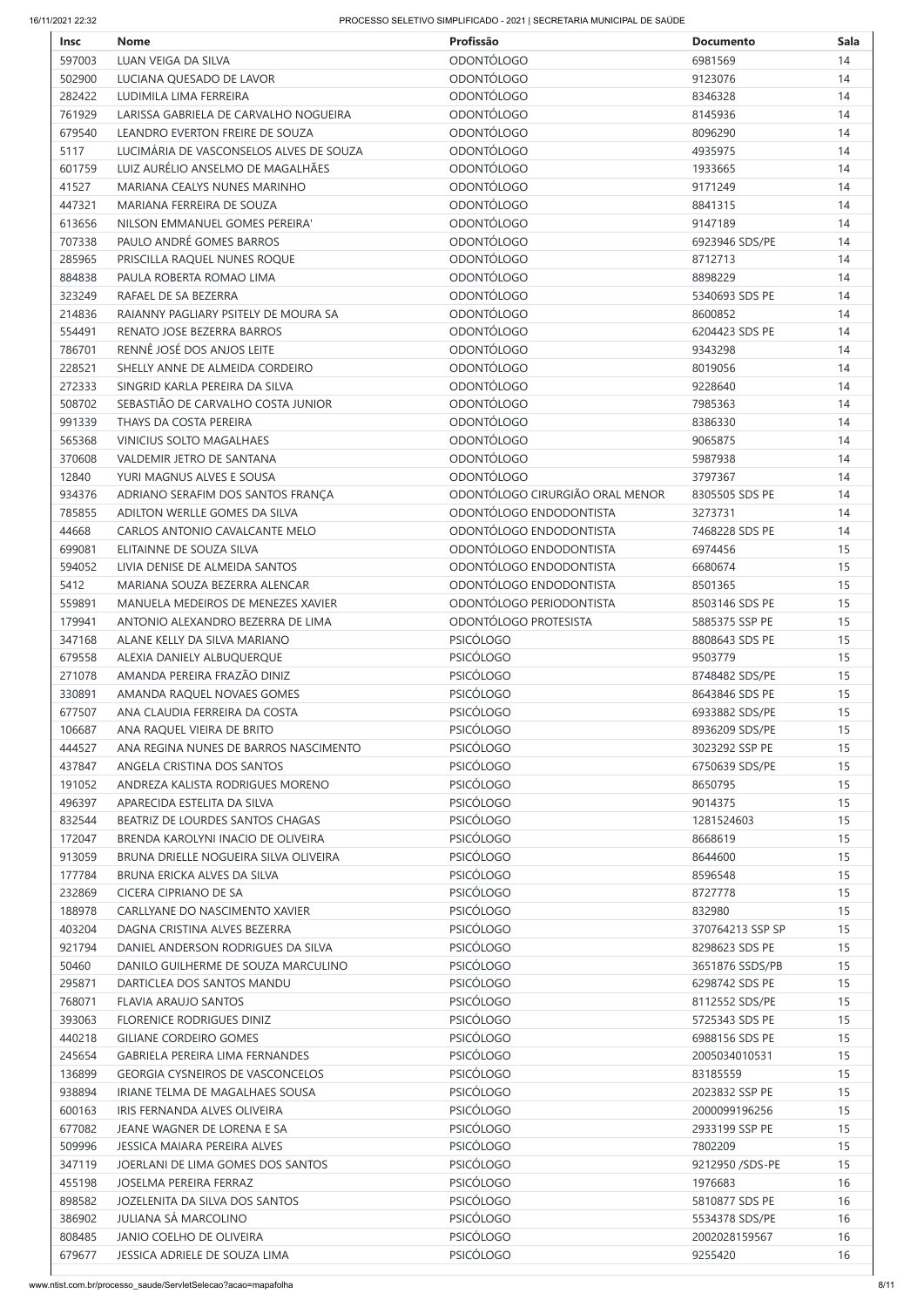| <b>Insc</b>      | <b>Nome</b>                                                             | Profissão                                             | <b>Documento</b>              | <b>Sala</b> |
|------------------|-------------------------------------------------------------------------|-------------------------------------------------------|-------------------------------|-------------|
| 465835           | JOSÉ FERNANDES DE SOUZA VITÓRIO                                         | PSICÓLOGO                                             | 4078492                       | 16          |
| 27342            | JOYCE MEDEIROS DA SILVA                                                 | <b>PSICÓLOGO</b>                                      | 524154417                     | 16          |
| 510541           | JULIANA MARIA NERI SABURIDO ARAUJO SOUZA                                | <b>PSICÓLOGO</b>                                      | 6383199                       | 16          |
| 187205           | KEDNA MYDYHAN DE SOUSA FRUTUOSO OLIVEIRA                                | <b>PSICÓLOGO</b>                                      | 20081307483 SSPDS/CE          | 16          |
| 476926           | KALLYNNE LEITE TENÓRIO BRITO                                            | <b>PSICÓLOGO</b>                                      | 7592831                       | 16          |
| 355058           | LINDAIANE ALVES SIQUEIRA DA SILVA                                       | PSICÓLOGO                                             | 4182614 SSDS/PB               | 16          |
| 437027           | LUANA KELLY MEDEIROS DE SIQUEIRA                                        | <b>PSICÓLOGO</b>                                      | 7819705 SDS PE                | 16          |
| 307087           | LUCIENE DE SOUZA LIMA                                                   | PSICÓLOGO                                             | 5696381 SSP/PE                | 16          |
| 958086           | LUISA KELLY DOS SANTOS LIMA                                             | <b>PSICÓLOGO</b>                                      | 8471239                       | 16          |
| 689722           | MARIA APARECIDA DE OLIVEIRA                                             | <b>PSICÓLOGO</b>                                      | 9708937 SDS/PE                | 16          |
| 840022           | MARIA MAILDE DA SILVA MELO                                              | <b>PSICÓLOGO</b>                                      | 5019300 SSP/PE                | 16          |
| 551996           | MARIA MEIRE PEREIRA MOURATO                                             | <b>PSICÓLOGO</b>                                      | 9232012 SDS PE                | 16          |
| 142211           | MARIA TASSIANA JOANA DE SOUZA NUNES                                     | <b>PSICÓLOGO</b>                                      | 8111419 SDS/PE                | 16          |
| 749474           | MARTINA FERRAZ JOTA NOVAES                                              | PSICÓLOGO                                             | 8450533 SDS/PE                | 16          |
| 861593           | MIRIAN PATRICIA LIMA GONÇALO AVILA                                      | <b>PSICÓLOGO</b>                                      | 6988597 SDS/PE                | 16          |
| 913115           | MARIA EDNA OLIVEIRA MIGUEL                                              | PSICÓLOGO                                             | 2002029050836                 | 16          |
| 613183           | MARIA JUCICLEIDE DE CARVALHO DINIZ                                      | <b>PSICÓLOGO</b>                                      | 7645431                       | 16          |
| 43935            | MARIA TATIANA BATISTA DOS SANTOS                                        | <b>PSICÓLOGO</b>                                      | 8439257                       | 16          |
| 250700           | MARTA POLIANA DE MELO SILVA                                             | <b>PSICÓLOGO</b>                                      | 8751397                       | 16          |
| 758273           | MONYQUE DE SOUZA MELO ROSENDO                                           | <b>PSICÓLOGO</b>                                      | 8094774                       | 16          |
| 677998           | NAYS MANOELA DE LIMA                                                    | PSICÓLOGO                                             | 8713352                       | 16          |
| 650855           | NUBIA RAFAELA DA SILVA LACERDA                                          | <b>PSICÓLOGO</b>                                      | 9330042                       | 16          |
| 764879           | RAFAELA CHRISTINE DE SOUZA FRANÇA                                       | <b>PSICÓLOGO</b>                                      | 9381388 SDS PE                | 16          |
| 962322           | ROSA MARIA MARQUES DE SOUZA                                             | <b>PSICÓLOGO</b>                                      | 2953695 SSP PB                | 16          |
| 309393           | ROSELANDIA MARIA EUGENIA DA SILVA SANTOS                                | PSICÓLOGO                                             | 6608169 SDS PE                | 16          |
| 326831           | ROSELY LISANDRA DE MORAES                                               | <b>PSICÓLOGO</b>                                      | 8591617                       | 16          |
| 380655           | SANDY CAROLYN SANTOS DA SILVA                                           | <b>PSICÓLOGO</b>                                      | 452736158                     | 16          |
| 898874           | TAMARA STHEFANY SILVA SANTOS                                            | <b>PSICÓLOGO</b>                                      | 8253742                       | 16          |
| 784088           | <b>TARCIANE PEREIRA MELO</b>                                            | <b>PSICÓLOGO</b>                                      | 4931207 SSP/PE                | 16          |
| 556764           | TIAGO LOPES FERRAZ JOTA                                                 | <b>PSICÓLOGO</b>                                      | 9175402 SDS/PE                | 16          |
| 83122            | TAMIRES MAGALHÃES DE ASSIS                                              | <b>PSICÓLOGO</b>                                      | 8493893                       | 17          |
| 504281           | THAYANE DA COSTA PEREIRA                                                | <b>PSICÓLOGO</b>                                      | 9508699                       | 17          |
| 381308           | VANESSA MELO DA SILVA                                                   | <b>PSICÓLOGO</b>                                      | 9166145 SDS/PE                | 17          |
| 511086           | ELIANE DE SOUZA MELO                                                    | TERAPEUTA OCUPACIONAL                                 | 34836691 SSP PE               | 17          |
| 764972           | ADRIANA GRACIA MAGALHAES FERRAZ                                         | <b>TÉCNICO EM ENFERMAGEM</b>                          | 5877233 SSP PE                | 17          |
| 918687           | ALANNA CRISTINA BARROS DE AQUINO                                        | <b>TÉCNICO EM ENFERMAGEM</b>                          | 9871039 SDS PE                | 17          |
| 350619           | ALINE DOS SANTOS FERREIRA                                               | <b>TÉCNICO EM ENFERMAGEM</b>                          | 8754806 SDS PE                | 17          |
| 882673           | ABRAHAO LOPES DINIZ BARROS NETO                                         | <b>TÉCNICO EM ENFERMAGEM</b>                          | 9497428                       | 17          |
| 350058           | ANA GABRIELE DE MENEZES BEZERRA                                         | <b>TÉCNICO EM ENFERMAGEM</b>                          | 8791233                       | 17          |
| 974066           | ANA KAROLINA DE JESUS SILVA                                             | <b>TÉCNICO EM ENFERMAGEM</b>                          | 9668894                       | 17          |
| 837851           | ANA PAULA DOS SANTOS                                                    | TÉCNICO EM ENFERMAGEM                                 | 7460207                       | 17          |
| 54528            | ANNA GISELLE FERREIRA DE LIMA                                           | <b>TÉCNICO EM ENFERMAGEM</b>                          | 022681311                     | 17          |
| 975236           | AURILENE DAMIANA CORDEIRO DE SIQUEIRA MAGALHAES                         | <b>TÉCNICO EM ENFERMAGEM</b>                          | 4735042                       | 17          |
| 777397           | <b>BIANCA LACERDA</b>                                                   | TÉCNICO EM ENFERMAGEM                                 | 9363178 SDS PE                | 17          |
| 713384           | BRUNA TAMIRIS BEZERRA PEREIRA                                           | <b>TÉCNICO EM ENFERMAGEM</b>                          | 9261830                       | 17          |
| 255520           | <b>BRUNO MOURATO DE SOUZA</b>                                           | <b>TÉCNICO EM ENFERMAGEM</b>                          | 6224585                       | 17          |
| 594223           | CLAUDEVANIA SATURNINO DA SILVA                                          | <b>TÉCNICO EM ENFERMAGEM</b>                          | 9199633 SDS PE                | 17          |
| 779403           | CLAUDIANA OLIVEIRA DA SILVA<br>CRISTIANE OLIVEIRA DOS SANTOS NASCIMENTO | TÉCNICO EM ENFERMAGEM                                 | 6636532 SDS PE                | 17          |
| 355871<br>790239 | DANIELE LIMA BATISTA DA SILVA                                           | TÉCNICO EM ENFERMAGEM<br><b>TÉCNICO EM ENFERMAGEM</b> | 35071336-2<br>10057232 SDS PE | 17<br>17    |
|                  |                                                                         |                                                       |                               |             |
| 913095<br>309044 | DAMIANA FERREIRA EVANGELISTA<br>DAMIANA TEREZINHA DE LIMA'              | <b>TÉCNICO EM ENFERMAGEM</b><br>TÉCNICO EM ENFERMAGEM | 6469568<br>6153067            | 17<br>17    |
|                  |                                                                         | <b>TÉCNICO EM ENFERMAGEM</b>                          |                               |             |
| 256983           | DANYELE SILVA DE SOUZA                                                  |                                                       | 8446398                       | 17          |
| 38934            | DEYSICLEIA BARBOSA DA SILVA INACIO<br>ELLEN MICKAELLA REZENDE DA COSTA  | TÉCNICO EM ENFERMAGEM<br>TÉCNICO EM ENFERMAGEM        | 9240017                       | 17<br>17    |
| 524846<br>653857 | EVANEIDE MARIA DE SOUZA AMORIM                                          | <b>TÉCNICO EM ENFERMAGEM</b>                          | 8868436<br>7428612            | 17          |
| 246307           | EVANY MARIA SOARES                                                      | <b>TÉCNICO EM ENFERMAGEM</b>                          | 4906538 SDS PE                | 17          |
| 344468           | EVELLINE GISLAYNE SILVA SANTOS                                          | TÉCNICO EM ENFERMAGEM                                 | 10219554 SDS PE               | 17          |
| 167208           | EDJANE FLOR DA SILVA                                                    | <b>TÉCNICO EM ENFERMAGEM</b>                          | 552643336                     | 17          |
| 37238            | EDPO RODRIGO LEITE DE MOURA                                             | <b>TÉCNICO EM ENFERMAGEM</b>                          | 8687232                       | 17          |
| 81601            | EDUARDA NOGUEIRA NOVAES                                                 | <b>TÉCNICO EM ENFERMAGEM</b>                          | 10057666                      | 17          |
| 825935           | EVERTON LUIS DE SOUZA                                                   | <b>TÉCNICO EM ENFERMAGEM</b>                          | 8784196                       | 17          |
| 390292           | EVILÁCIOS VERAS DA SILVA                                                | <b>TÉCNICO EM ENFERMAGEM</b>                          | 6609130                       | 17          |
| 189915           | FLAVIA MONICA PEREIRA MARQUES                                           | <b>TÉCNICO EM ENFERMAGEM</b>                          | 5498675 SDS PE                | 17          |
| 118288           | <b>FLAVIO MARCELO CARVALHO</b>                                          | <b>TÉCNICO EM ENFERMAGEM</b>                          | 5705443 SSP PE                | 17          |
| 742539           | FRANCISCA GOMES CONSTANTINO DA SILVA                                    | TÉCNICO EM ENFERMAGEM                                 | 6512671 SDS PE                | 18          |
| 754113           | FABIANA NUNES DA SILVA DE BARROS                                        | TÉCNICO EM ENFERMAGEM                                 | 7227902                       | 18          |
|                  |                                                                         |                                                       |                               |             |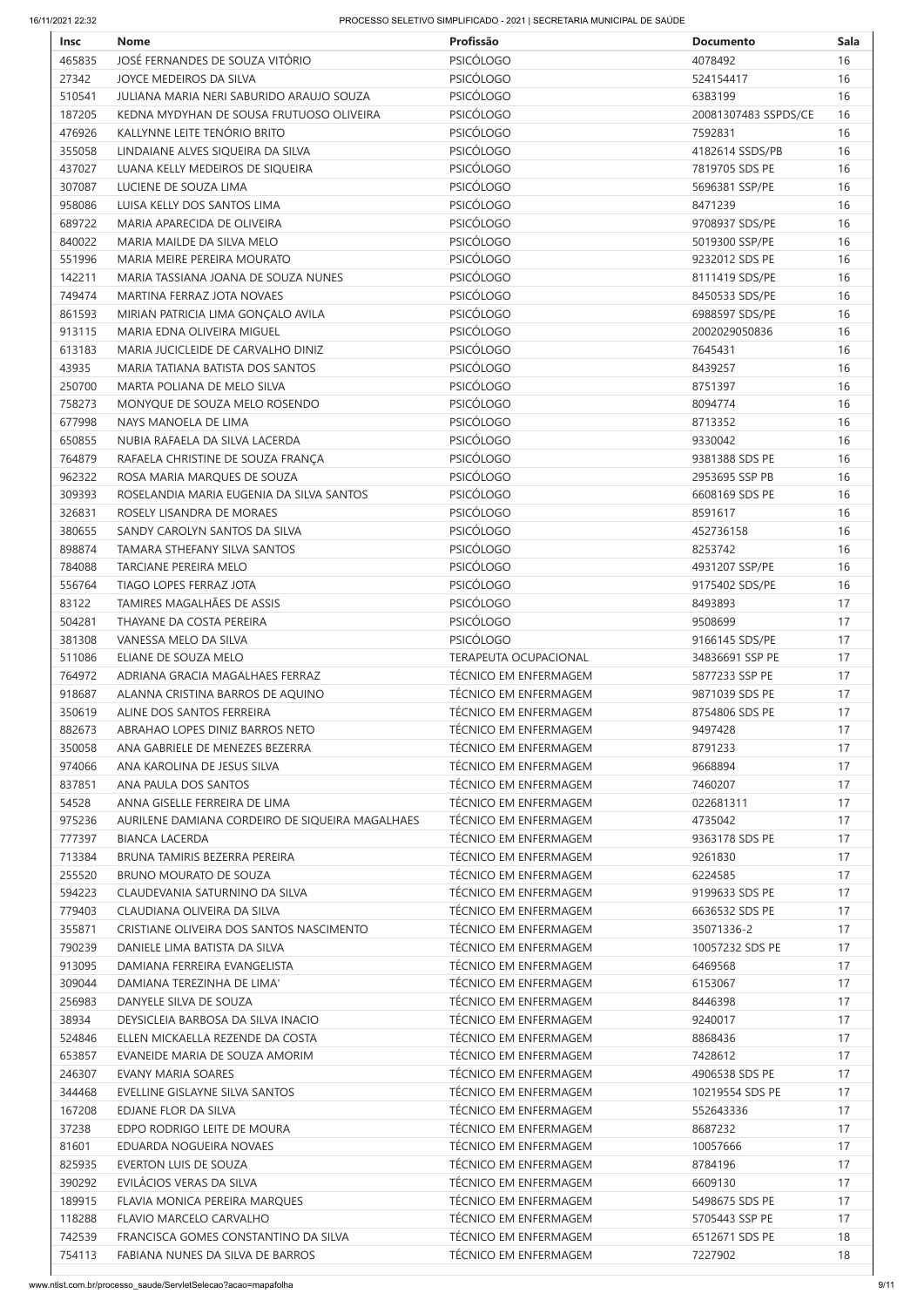| <b>Insc</b> | <b>Nome</b>                              | Profissão                    | <b>Documento</b> | <b>Sala</b> |
|-------------|------------------------------------------|------------------------------|------------------|-------------|
| 160680      | FERNANDA NEVES DE SOUSA LUSTOSA          | TÉCNICO EM ENFERMAGEM        | 552004388        | 18          |
| 797532      | FRANCISCO FRANCILEY DE AGUIAR JUNIOR     | <b>TÉCNICO EM ENFERMAGEM</b> | 8195519          | 18          |
| 342185      | <b>FRANCISMERI FREIRE VIEIRA</b>         | <b>TÉCNICO EM ENFERMAGEM</b> | 5572397          | 18          |
| 360229      | <b>GABRIELA DE OLIVEIRA RAMOS</b>        | <b>TÉCNICO EM ENFERMAGEM</b> | 8867830          | 18          |
| 309004      | <b>GABRIELE NUNES DE LIMA</b>            | <b>TÉCNICO EM ENFERMAGEM</b> | 10105656         | 18          |
| 331665      | <b>GIVANETE JOSEFA NUNES NOGUEIRA</b>    | TÉCNICO EM ENFERMAGEM        | 6484213          | 18          |
| 191212      | <b>GLENDA LANARIA DE OLIVEIRA COELHO</b> | <b>TÉCNICO EM ENFERMAGEM</b> | 8577138          | 18          |
| 970522      | HIACIANA ADRIANA PEREIRA DE NOVAES       | <b>TÉCNICO EM ENFERMAGEM</b> | 3895850 SSP PE   | 18          |
| 290765      | HIOLANDA VIEIRA MANGUEIRA                | <b>TÉCNICO EM ENFERMAGEM</b> | 3679395          | 18          |
| 417726      | <b>ITALAYANE DOS SANTOS MATIAS</b>       | <b>TÉCNICO EM ENFERMAGEM</b> | 836898           | 18          |
| 205742      | IVANA RAFAELA SANTOS DA SILVA            | <b>TÉCNICO EM ENFERMAGEM</b> | 392396075        | 18          |
| 15954       | <b>JANAINE DA SILVA FERREIRA</b>         | <b>TÉCNICO EM ENFERMAGEM</b> | 9496704 SDS PE   | 18          |
| 355860      | JESSICA MIKAELY ALVES DE MEDEIROS        | <b>TÉCNICO EM ENFERMAGEM</b> | 8865710 SDS PE   | 18          |
| 446587      | JOSEFA FABIANA DE LIMA PEREIRA           | TÉCNICO EM ENFERMAGEM        | 6539762 SDS PE   | 18          |
| 935708      | <b>JUSSARA MAGANA DA SILVA</b>           | <b>TÉCNICO EM ENFERMAGEM</b> | 9630669          | 18          |
| 192087      | JANICLEA PEREIRA DINIZ                   | <b>TÉCNICO EM ENFERMAGEM</b> | 8290797          | 18          |
| 971227      | JANILSON JOAO ALVES DE ANDRADE           | <b>TÉCNICO EM ENFERMAGEM</b> | 7390325          | 18          |
| 613242      | <b>JEAN PABLO MAGALHAES</b>              | <b>TÉCNICO EM ENFERMAGEM</b> | 7558253          | 18          |
| 959560      | JESSYCA KAROLLAYNE DE LIMA SILVA BARBOZA | TÉCNICO EM ENFERMAGEM        | 9398479          | 18          |
| 174500      | JONATAN FERRAZ DE SIQUEIRA               | <b>TÉCNICO EM ENFERMAGEM</b> | 9966159          | 18          |
| 184190      | JONATHAN PINHEIRO DA SILVA               | <b>TÉCNICO EM ENFERMAGEM</b> | 9985405          | 18          |
| 64101       | JOSE FELIPE ARAUJO DA SILVA              | TÉCNICO EM ENFERMAGEM        | 8442301          | 18          |
| 78347       | JOSILENE BATISTA DE SOUSA                | <b>TÉCNICO EM ENFERMAGEM</b> | 7957499          | 18          |
| 930292      | JOYCE DOS SANTOS PEREIRA                 | <b>TÉCNICO EM ENFERMAGEM</b> | 6610411          | 18          |
| 15820       | JOÃO PAULO DA SILVA                      | <b>TÉCNICO EM ENFERMAGEM</b> | 9749298          | 18          |
| 12100       | JUCILENE EVELYN BRASIL FERREIRA DE MOURA | <b>TÉCNICO EM ENFERMAGEM</b> | 9726731          | 18          |
| 936863      | <b>JULIA FERREIRA LIMA</b>               | <b>TÉCNICO EM ENFERMAGEM</b> | 6260502          | 18          |
| 101904      | JULIANA KLEBIA LOPES MARINHO SILVA       | <b>TÉCNICO EM ENFERMAGEM</b> | 6792040          | 18          |
| 459335      | KAREN VITORIA PEREIRA DA SILVA           | <b>TÉCNICO EM ENFERMAGEM</b> | 10196096         | 18          |
| 119921      | KATIA GONCALVES TORRES                   | <b>TÉCNICO EM ENFERMAGEM</b> | 9893431          | 18          |
| 167269      | KICILA REJANE DA SILVA                   | <b>TÉCNICO EM ENFERMAGEM</b> | 3504627          | 18          |
| 561147      | LAIANA DE MAGALHAES GOMES                | <b>TÉCNICO EM ENFERMAGEM</b> | 9005473          | 18          |
| 776868      | LUANA NATHALIA ALVES OLIVEIRA            | <b>TÉCNICO EM ENFERMAGEM</b> | 9132976          | 18          |
| 993846      | LUCIELE MAIRA DA SILVA                   | TÉCNICO EM ENFERMAGEM        | 9015402 SDS PE   | 19          |
| 234895      | LUCIMAR DOS SANTOS DINIZ                 | <b>TÉCNICO EM ENFERMAGEM</b> | 7354841          | 19          |
| 279128      | LAIANE ANDRESSA DE SOUZA SILVA           | <b>TÉCNICO EM ENFERMAGEM</b> | 10080063         | 19          |
| 155951      | LARISSA REBECA OLIVEIRA SILVA            | <b>TÉCNICO EM ENFERMAGEM</b> | 10104052         | 19          |
| 269599      | LETICIA MAGALHAES TERTO                  | <b>TÉCNICO EM ENFERMAGEM</b> | 8698015          | 19          |
| 167358      | LIERES CHELES BATISTA                    | TÉCNICO EM ENFERMAGEM        | 541781753        | 19          |
| 677631      | LUCIMAR SOARES DOS SANTOS                | <b>TÉCNICO EM ENFERMAGEM</b> | 58449148         | 19          |
| 716826      | MANOEL MONTEIRO DA SILVA                 | <b>TÉCNICO EM ENFERMAGEM</b> | 218390932 SSP SP | 19          |
| 749150      | MARIA DO CARMO GOMES BEZERRA             | <b>TÉCNICO EM ENFERMAGEM</b> | 3101356 SDS PE   | 19          |
| 696263      | MARIA DO SOCORRO DOS SANTOS              | <b>TÉCNICO EM ENFERMAGEM</b> | 8541878 SDS PE   | 19          |
| 832841      | MARIA ELIETE DE SOUZA SANTOS             | TÉCNICO EM ENFERMAGEM        | 9420457 SSP PE   | 19          |
| 560255      | MARIA PATRICIA DOS SANTOS                | <b>TÉCNICO EM ENFERMAGEM</b> | 9247998 SDS PE   | 19          |
| 950008      | MARIA RENATA DA SILVA OLIVEIRA           | <b>TÉCNICO EM ENFERMAGEM</b> | 9197217 SDS PE   | 19          |
| 761220      | MERCIA ALMEIDA FERNANDES DA SILVA        | <b>TÉCNICO EM ENFERMAGEM</b> | 388575438 SSP SP | 19          |
| 392939      | MILEIDE LOPES DE MELO                    | <b>TÉCNICO EM ENFERMAGEM</b> | 8020494 SDS PE   | 19          |
| 931589      | MANOEL LOPES DA SILVA                    | <b>TÉCNICO EM ENFERMAGEM</b> | 7270008          | 19          |
| 776298      | MARCIA FABIANA PEREIRA DE LIMA           | TÉCNICO EM ENFERMAGEM        | 507281500        | 19          |
| 866483      | MARCOS LUIZ DA SILVA                     | <b>TÉCNICO EM ENFERMAGEM</b> | 3969649          | 19          |
| 832257      | MARIA ADRICE PEREIRA DE SOUSA            | TÉCNICO EM ENFERMAGEM        | 3471150          | 19          |
| 49279       | MARIA ALICE BEZERRA BARBOZA              | <b>TÉCNICO EM ENFERMAGEM</b> | 9690307          | 19          |
| 403057      | MARIA APARECIDA LOPES GOMES              | TÉCNICO EM ENFERMAGEM        | 5746630          | 19          |
| 831187      | MARIA CELIA MONTEIRO DOS SANTOS          | TÉCNICO EM ENFERMAGEM        | 399944449        | 19          |
| 105554      | <b>MARIA EDILENE MARTINS FERREIRA</b>    | <b>TÉCNICO EM ENFERMAGEM</b> | 7459811          | 19          |
| 491276      | <b>MARIA EDILENE RODRIGUES RIBEIRO</b>   | <b>TÉCNICO EM ENFERMAGEM</b> | 5959124          | 19          |
| 998746      | MARIA EDUARDA DE SOUZA ALVES             | <b>TÉCNICO EM ENFERMAGEM</b> | 9893109          | 19          |
| 246416      | <b>MARIA JACIANE VIEIRA</b>              | <b>TÉCNICO EM ENFERMAGEM</b> | 8428319          | 19          |
| 49667       | MARIA JUCILEIDE PEREIRA LACERDA          | <b>TÉCNICO EM ENFERMAGEM</b> | 6103949          | 19          |
| 642846      | MARIA MARILLY BARROS DE LIMA             | TÉCNICO EM ENFERMAGEM        | 9366503          | 19          |
| 119771      | MARIA RAQUEL DA SILVA                    | <b>TÉCNICO EM ENFERMAGEM</b> | 6685979          | 19          |
| 550561      | MARIA ROZIANE DA SILVA SANTOS            | <b>TÉCNICO EM ENFERMAGEM</b> | 7185570          | 19          |
| 641670      | MARIA VITORIA DOS SANTOS ROCHA           | <b>TÉCNICO EM ENFERMAGEM</b> | 10491206         | 19          |
| 671369      | MARIA VIVIANE DOS SANTOS DE CARVALHO     | <b>TÉCNICO EM ENFERMAGEM</b> | 8983679          | 19          |
| 561942      | MARIA DA CONCEICAO PEREIRA DE SOUZA      | <b>TÉCNICO EM ENFERMAGEM</b> | 6828019          | 19          |
| 785843      | MARIA DA PENHA SOUZA                     | TÉCNICO EM ENFERMAGEM        | 349563548        | 19          |
|             |                                          |                              |                  |             |